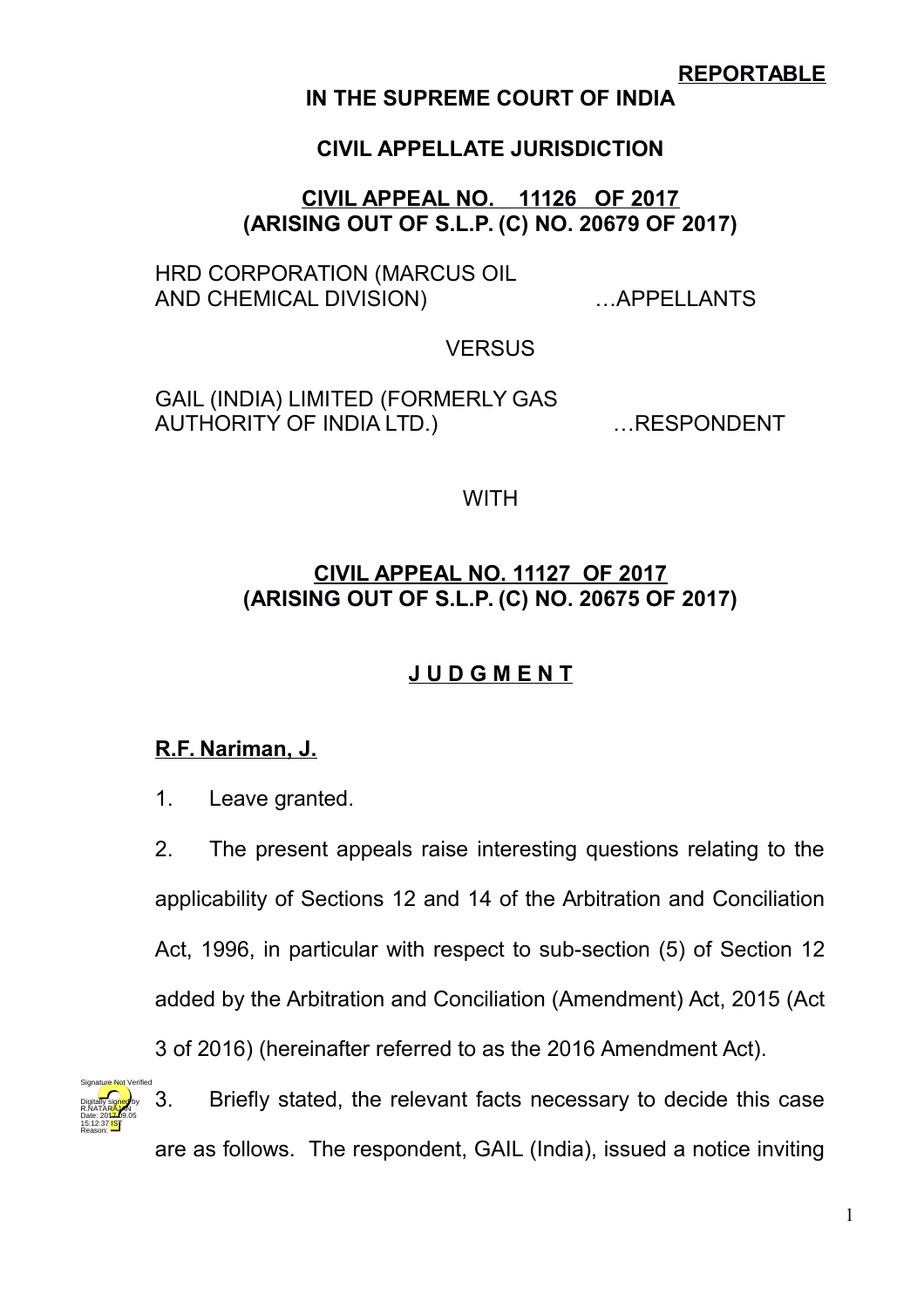tenders for supply of wax generated at GAIL's plant at Pata, Uttar Pradesh for a period of 20 years on an exclusive basis. The appellant successfully tendered for the said contract and the parties entered into an agreement dated April 1, 1999. Disputes arose between the parties, the appellant claiming that GAIL had wrongfully withheld supplies of wax, as a result of which the appellant invoked the arbitration clause included in the agreement.

4. Three earlier arbitrations have taken place between the parties. The present dispute arises from the fourth such arbitration. For the period 2004-2007, an Arbitral Tribunal consisting of Justice A.B. Rohatgi (presiding arbitrator), Justice J.K. Mehra and Justice N.N. Goswamy published an award on April 8, 2006 in which they directed specific performance of the agreement dated April 1, 1999. This award was never challenged and has since become final.

5. For the period 2007-2010, a second arbitration was held consisting of the same panel as the first arbitration.

6. For the period 2010-2013, the same Arbitral Tribunal was constituted. However, while the proceedings were pending, Justice Goswamy expired and Justice T.S. Doabia was appointed in his place. Justice A.B. Rohatgi resigned on February 17, 2013 as the presiding arbitrator, as a result of which Justice S.S. Chadha was appointed to fill his vacancy. This third arbitration proceeding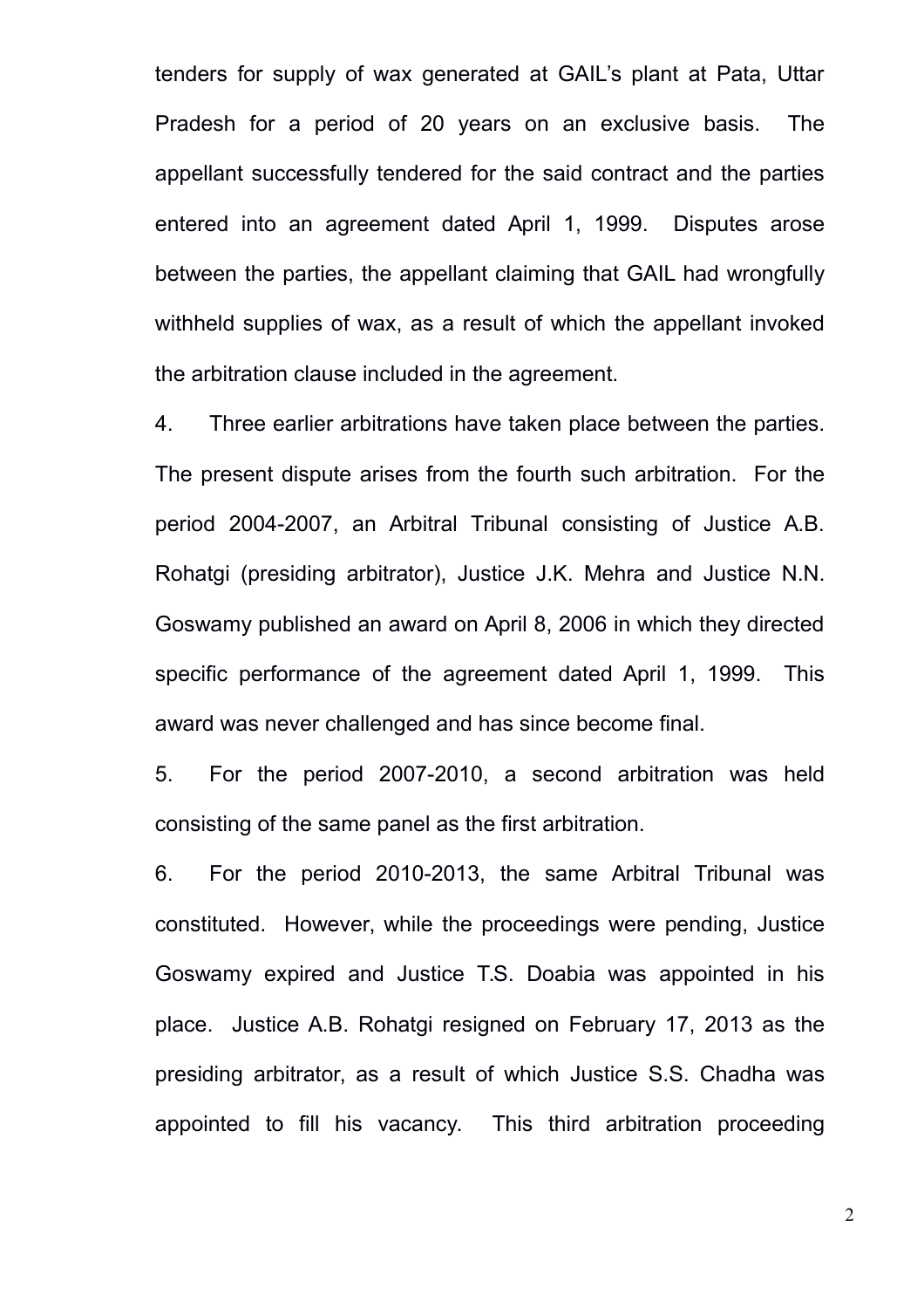culminated into two separate awards, both dated July 22, 2015. The appellant has filed a petition under Section 34 of the Act assailing the said awards, which is pending before the Delhi High Court.

7. In respect of the period from 2016 to 2019, initially, the appellant nominated Justice K. Ramamoorthy as its arbitrator. However, he withdrew from the case on December 14, 2016 and Justice Mukul Mudgal was nominated as arbitrator in his place. The respondent appointed Justice Doabia, and Justice Doabia and Justice K. Ramamoorthy appointed Justice K.K. Lahoti to be the presiding arbitrator, before Justice K. Ramamoorthy withdrew from the case. Two applications have been filed by the appellant under Section 12 of the Act, one seeking termination of the mandate of Justice Doabia and the other seeking termination of the mandate of Justice Lahoti. These two applications were heard and disposed of by an order dated February 16, 2017. Justice Lahoti, with whom Justice Doabia concurred, held that they were entitled to continue with the arbitration. Justice Mukul Mudgal, on the other hand, concurred in the appointment of Justice Lahoti but held that Justice Doabia's appointment was hit by certain clauses of the Fifth and Seventh Schedules to the Act and, therefore, that his mandate has terminated. As against this order, OMP No.22/2017 was filed before a single Judge of the Delhi High Court who then dismissed both the petitions.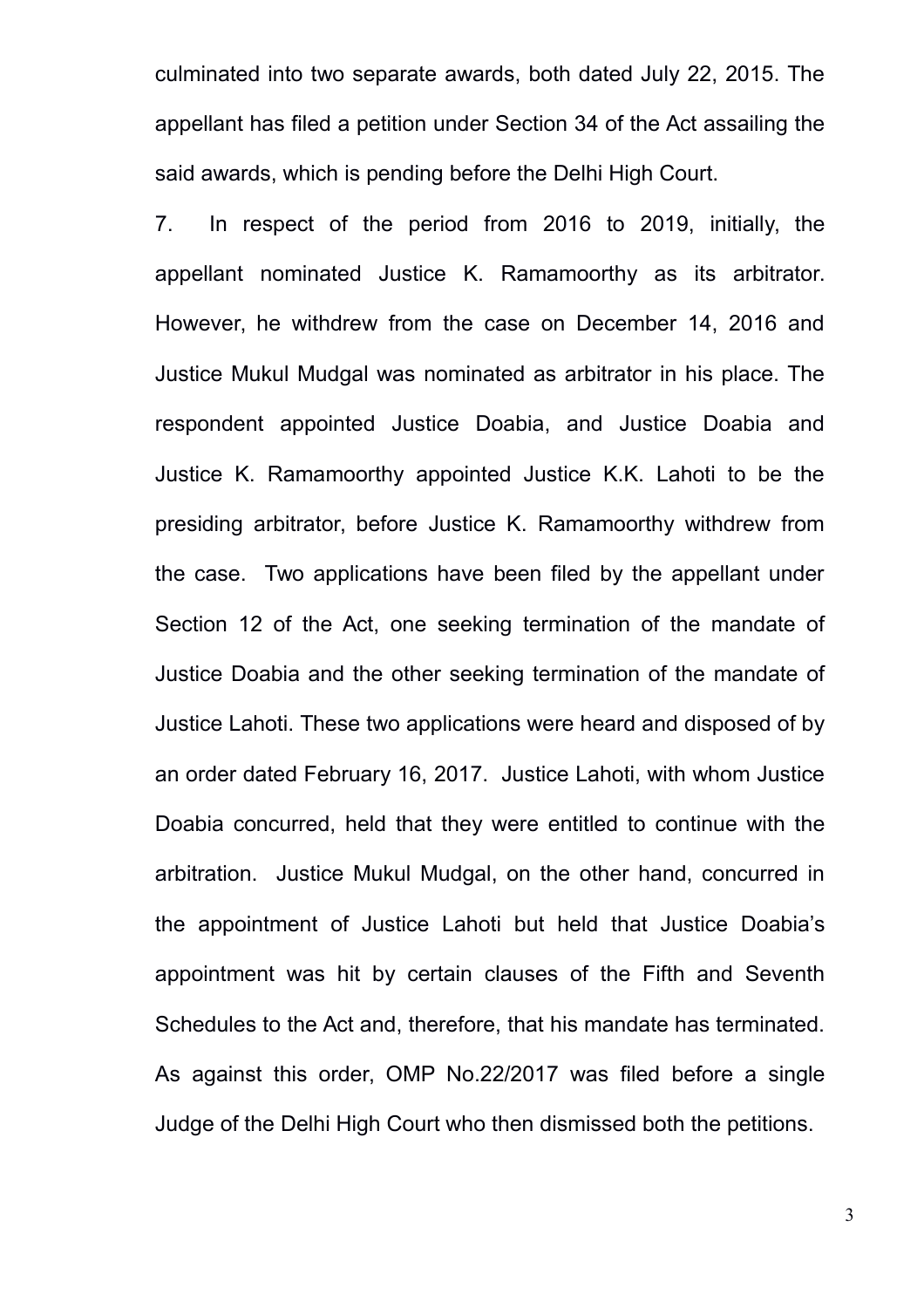8. Shri Shyam Divan, learned senior advocate appearing in civil appeal arising out of SLP(C) No. 20679 of 2017 and Shri Gopal Jain, learned senior advocate, appearing in civil appeal arising of SLP(C) No. 20675 of 2017 have assailed the judgment of the single Judge. According to Shri Divan, the appointment of Justice Lahoti squarely attracted Items 1, 8 and 15 of the Seventh Schedule thereby making him ineligible to act as arbitrator. He also argued that Items 20 and 22 contained in the Fifth Schedule are also attracted to the facts of this case, thereby giving rise to justifiable doubts as to his independence or impartiality. He further argued that if for any reason Justice Doabia's appointment is held to be bad, Justice Lahoti's appointment must follow as being bad as an ineligible arbitrator cannot appoint another arbitrator. He has argued before us that the 2016 Amendment Act, which substituted Section 12(1), read with the Fifth and Seventh Schedules and introduced Section 12(5), has to be read in the context of the grounds for challenge to awards being made narrower than they were under Section 34 of the Act. This being so, it is extremely important that the independence and impartiality of an arbitrator be squarely and unequivocally established, and for this purpose, the grounds contained in the Fifth and Seventh Schedules should be construed in a manner that heightens independence and impartiality. According to learned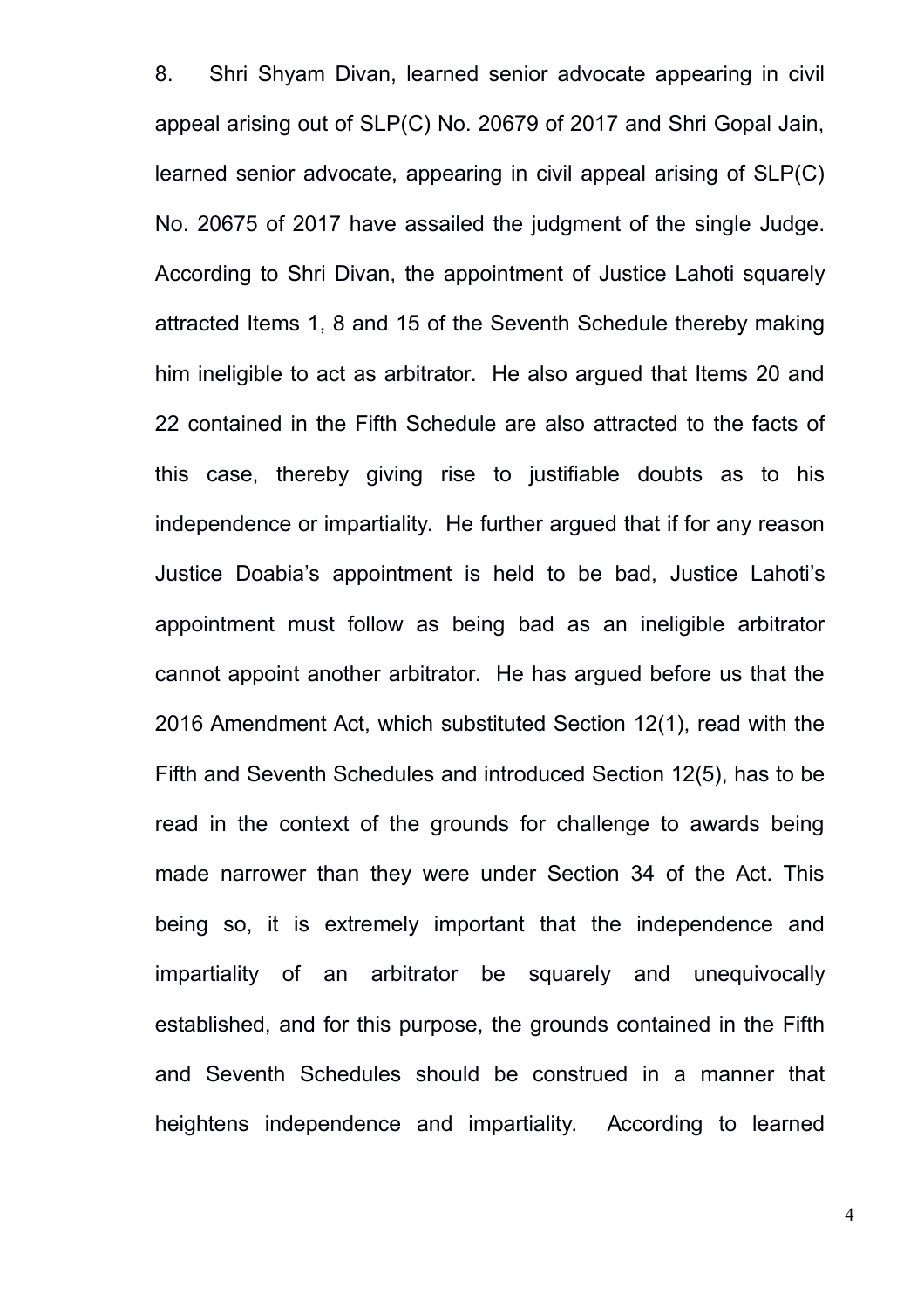counsel, once a Seventh Schedule challenge is presented before the Court, the arbitrator becomes ineligible and consequently becomes *de jure* unable to perform his functions under Section 14 of the Act.

9. Shri Gopal Jain, learned senior advocate appearing in civil appeal arising from SLP(C) No. 20679 of 2017, argued that the object of the 2016 Amendment Act is to appoint neutral arbitrators who are independent and fair in their decision making. According to learned counsel, Justice Doabia was ineligible as he squarely fell within Items 1, 15 and 16 of the Seventh Schedule, the last Item 16 being contrasted with Explanation 3 thereof. According to him, Justice Doabia has not disclosed in writing circumstances which are likely to affect his ability to devote sufficient time to the arbitration and for this reason also, his appointment should be set aside. According to learned counsel, once Justice Doabia's appointment falls, Justice Lahoti's appointment also falls.

10. Ms. Vanita Bhargava, learned counsel appearing on behalf of the respondent, has argued, referring to various provisions of the Seventh Schedule, that neither Justice Doabia nor Justice Lahoti are ineligible to act as arbitrators. According to her, the list in the Fifth and Seventh Schedules is taken from the International Bar Association Guidelines on Conflicts of Interest in International Arbitration, 2014 (hereinafter referred to as IBA Guidelines) and must be read in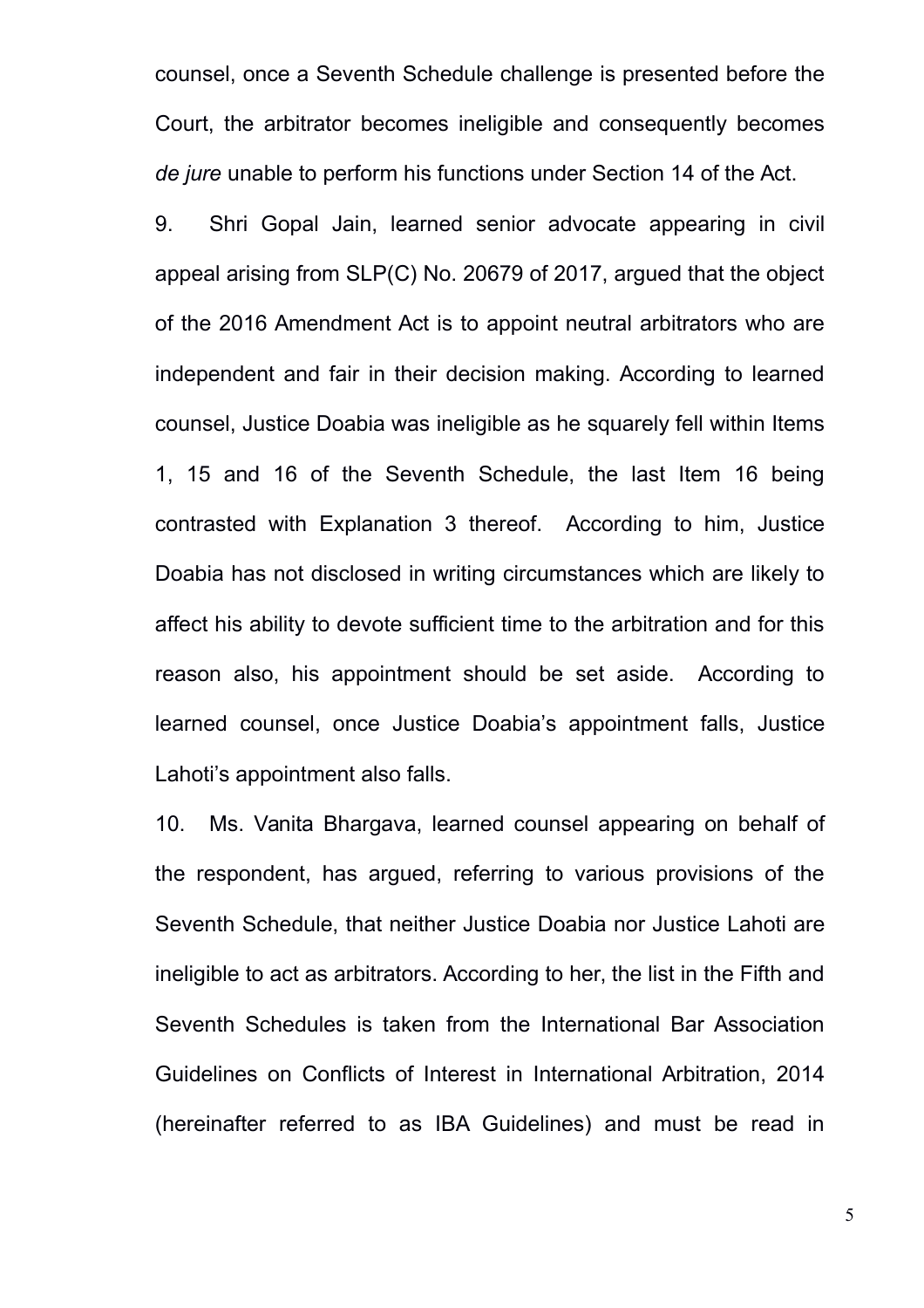consonance therewith. Once that is done, it becomes plain that Item 16 would not apply to Justice Doabia for the simple reason that he should be an arbitrator who has had previous involvement in the very dispute at hand and not in an earlier arbitration. For this purpose, she contrasted Item 16 with Items 22 and 24 of the Fifth Schedule. She also argued that the point regarding non disclosure on grounds contained in Section 12(1)(b) is an afterthought and has never been argued before either the Arbitral Tribunal or the single Judge. According to her, the single Judge is right in holding that Justice Lahoti's appointment is not hit by Item 1 of the Seventh Schedule nor is Justice Doabia's appointment hit by Item 16 of the same Schedule, and the reasoning contained in the judgment being correct need not be interfered with.

11. Having heard learned counsel for both the sides, it is necessary

to first set out the statutory scheme contained in Sections 12 to 14 of

the Act. These Sections read as under:-

#### **"Sec. 12 Grounds for challenge.-**

(1) When a person is approached in connection with his possible appointment as an arbitrator, he shall disclose in writing any circumstances,-

- (a)such as the existence either direct or indirect, of any past or present relationship with or interest in any of the parties or in relation to the subject-matter in dispute, whether financial, business, professional or other kind, which is likely to give rise to justifiable doubts as to his independence or impartiality; and
- (b)which are likely to affect his ability to devote sufficient time to the arbitration and in particular his ability to complete the entire arbitration within a period of twelve months.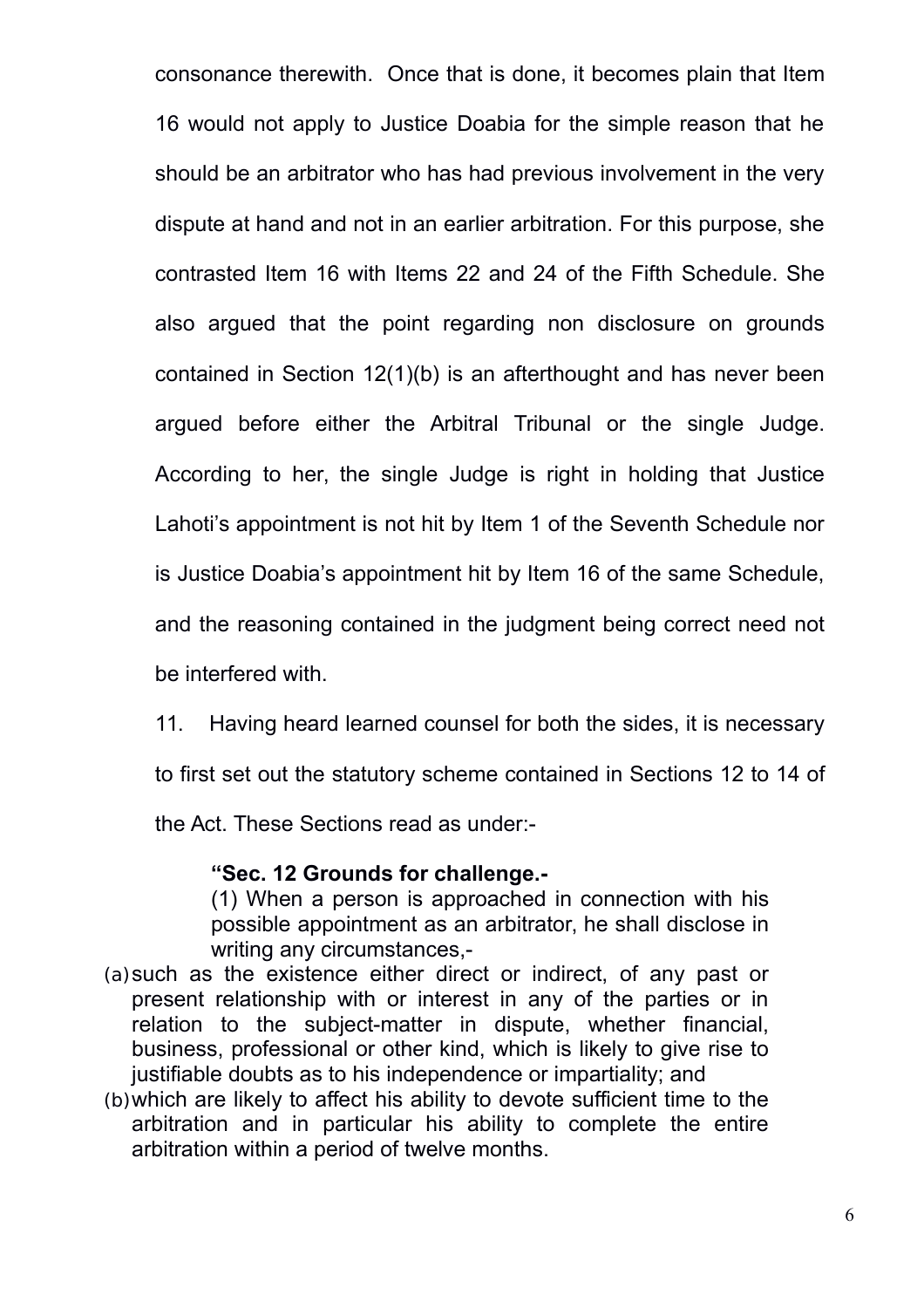Explanation 1.– The grounds stated in the Fifth Schedule shall guide in determining whether circumstances exist which give rise to justifiable doubts as to the independence or impartiality of an arbitrator.

Explanation 2. – The disclosure shall be made by such person in the form specified in the Sixth Schedule.

(2) An arbitrator, from the time of his appointment and throughout the arbitral proceedings, shall, without delay, disclose to the parties in writing any circumstances referred to in sub-section (1) unless they have already been informed of them by him.

(3) An arbitrator may be challenged only if-

- (a) circumstances exist that give rise to justifiable doubts as to his independence or impartiality, or
- (b) he does not possess the qualifications agreed to by the parties.

(4) A party may challenge an arbitrator appointed by him, or in whose appointment he has participated, only for reasons of which he becomes aware after the appointment has been made.

(5) Notwithstanding any prior agreement to the contrary, any person whose relationship, with the parties or counsel or the subject-matter of the dispute, falls under any of the categories specified in the Seventh Schedule shall be ineligible to be appointed as an arbitrator:

Provided that parties may, subsequent to disputes having arisen between them, waive the applicability of this sub-section by an express agreement in writing."

### **"Sec. 13 Challenge procedure.-**

- (1) Subject to sub-section (4), the parties are free to agree on a procedure for challenging an arbitrator.
- (2) Failing any agreement referred to in sub-section (1), a party who intends to challenge an arbitrator shall, within fifteen days after becoming aware of the constitution of the arbitral tribunal or after becoming aware of any circumstances referred to in sub-section (3) of section 12, send a written statement of the reasons for the challenge to the arbitral tribunal.
- (3) Unless the arbitrator challenged under sub-section (2) withdraws from his office or the other party agrees to the challenge, the arbitral tribunal shall decide on the challenge.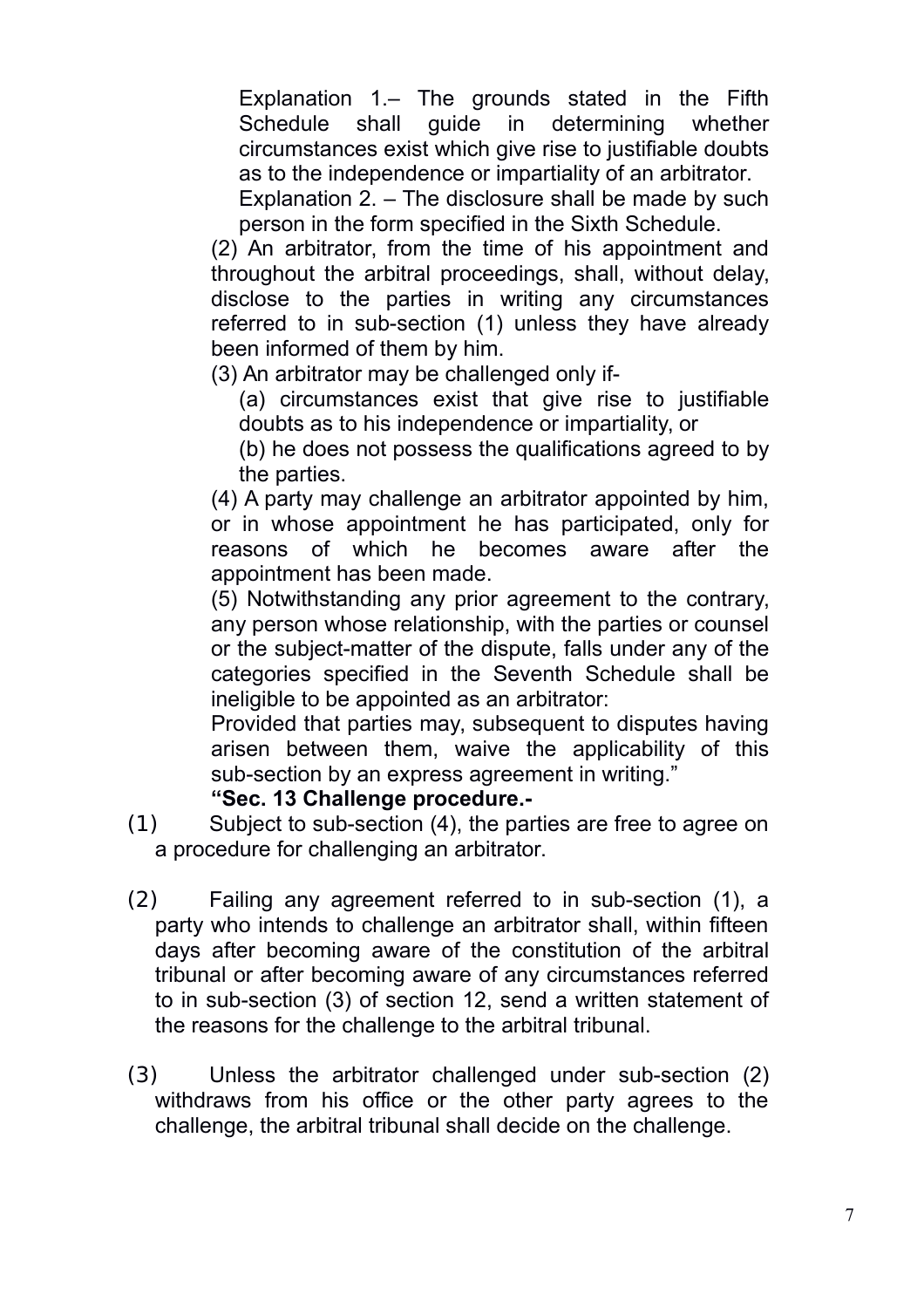- (4) If a challenge under any procedure agreed upon by the parties or tinder the procedure under sub-section (2) is not successful, the arbitral tribunal shall continue the arbitral proceedings and make an arbitral award.
- (5) Where an arbitral award is made under sub-section (4), the party challenging the arbitrator may make an application for setting aside such an arbitral award in accordance with section 34.
- (6) Where an arbitral award is set aside on an application made under sub-section (5), the Court may decide as to whether the arbitrator who is challenged is entitled to any fees."

### **"Sec. 14. Failure or impossibility to act. –**

(1) The mandate of an arbitrator shall terminate and he shall be substituted by another arbitrator, if-

(a) he becomes *de jure* or *de facto* unable to perform his functions or for other reasons fails to act without undue delay; and

(b) he withdraws from his office or the parties agree to the termination of his mandate.

(2) If a controversy remains concerning any of the grounds referred to in clause (a) of sub-section (1), a party may, unless otherwise agreed by the parties, apply to the Court to decide on the termination of the mandate. (3) If, under this section or sub-section (3) of section 13, an arbitrator withdraws from his office or a party agrees to the termination of the mandate of an arbitrator, it shall not imply acceptance of the validity of any ground referred to in this section or sub-section (3) of section 12."

12. Under Section 12, it is clear that when a person is approached

in connection with his possible appointment as an arbitrator, he has to

make a disclosure in writing, in which he must state the existence of

any direct or indirect present or past relationship or interest in any of

the parties or in relation to the subject matter in dispute, which is

likely to give justifiable doubts as to his independence or impartiality.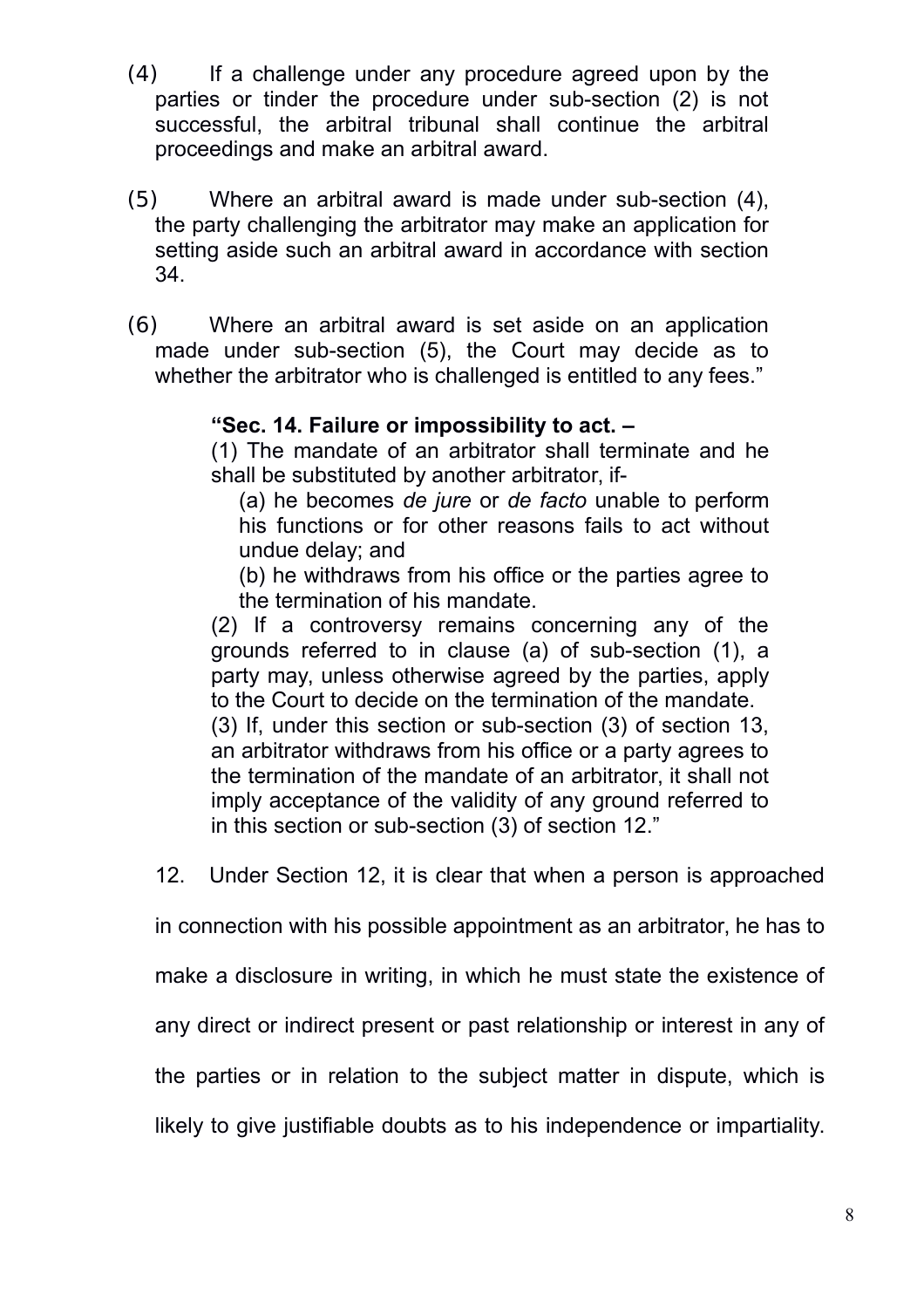He is also to disclose whether he can devote sufficient time to the arbitration, in particular to be able to complete the entire arbitration within a period of 12 months. Such disclosure is to be made in a form specified in the Sixth Schedule, grounds stated in the Fifth Schedule being a guide in determining whether such circumstances exist. Unlike the scheme contained in the IBA Guidelines, where there is a non-waivable Red List, parties may, subsequent to disputes having arisen between them, waive the applicability of the items contained in the Seventh Schedule by an express agreement in writing. The Fifth, Sixth and Seventh Schedules are important for determination of the present disputes, and are set out with the corresponding provisions of the IBA Guidelines hereunder:

#### **"THE FIFTH SCHEDULE**

[See section  $12(1)(b)$ ]

The following grounds give rise to justifiable doubts as to the independence or impartiality of arbitrators:

| <b>Fifth Schedule</b>                                 | <b>Corresponding provision</b>                 |
|-------------------------------------------------------|------------------------------------------------|
|                                                       | in the IBA Guidelines                          |
| 1. The arbitrator is $an (Non-Waivable Red List)$     |                                                |
| employee, consultant, $ 1.1$ There is an identity     |                                                |
| advisor or has any other past between a party and the |                                                |
| or                                                    | present business arbitrator, or the arbitrator |
| relationship with a party.                            | is a legal representative                      |
|                                                       | or employee of an entity                       |
|                                                       | that is a party in the                         |
|                                                       | arbitration.                                   |
| 2. The arbitrator currently (Waivable Red List)       |                                                |
| represents or advises one of $2.3.1$ The              | arbitrator                                     |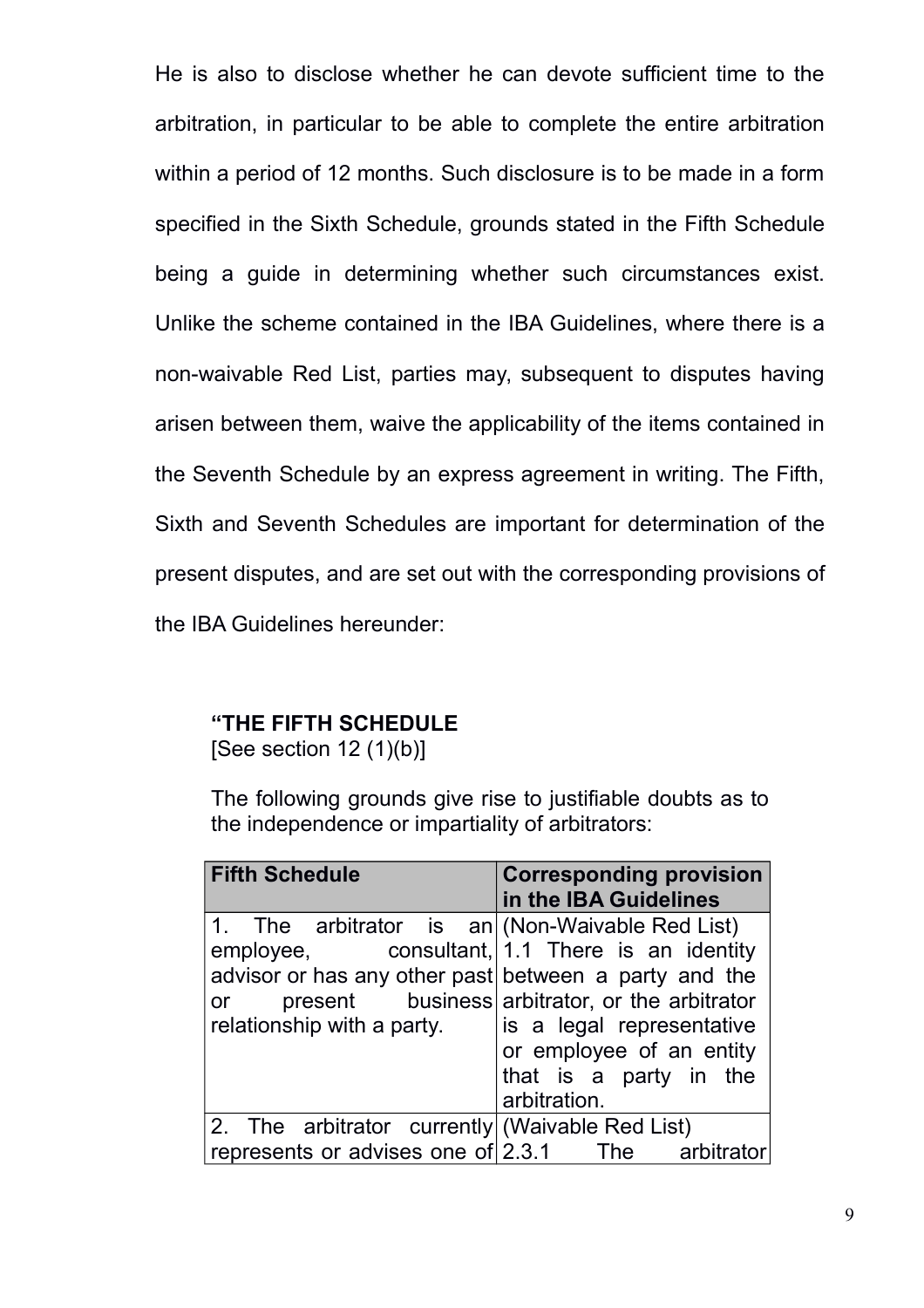| the parties or an affiliate of currently represents or                                                 |                                                              |
|--------------------------------------------------------------------------------------------------------|--------------------------------------------------------------|
| one of the parties.                                                                                    | advises one of the parties,<br>or an affiliate of one of the |
|                                                                                                        | parties.                                                     |
| 3. The arbitrator currently (Waivable Red List)                                                        |                                                              |
| represents the lawyer or $\text{law} 2.3.2$ The                                                        | arbitrator                                                   |
| firm acting as counsel for currently represents                                                        | or                                                           |
| one of the parties.                                                                                    | advises the lawyer or law                                    |
|                                                                                                        | firm acting as counsel for                                   |
|                                                                                                        | one of the parties.                                          |
| 4. The arbitrator is a lawyer (Waivable Red List)                                                      |                                                              |
| in the same law firm which is $ 2.3.3$ The arbitrator is a                                             |                                                              |
| representing one of the lawyer in the same law firm                                                    |                                                              |
| parties.                                                                                               | as the counsel to one of                                     |
|                                                                                                        | the parties.                                                 |
| 5.<br>The arbitrator is $a/(Wa$ ivable Red List)                                                       |                                                              |
| manager, director or part of $2.3.4$ The arbitrator is a<br>the management, or has a manager, director | or                                                           |
| similar controlling influence, member of the supervisory                                               |                                                              |
| in an affiliate of one of the board, or has a controlling                                              |                                                              |
| parties if the affiliate is influence in an affiliate of                                               |                                                              |
| directly involved in the one of the parties, if the                                                    |                                                              |
| matters in dispute in the affiliate is directly involved                                               |                                                              |
| arbitration.                                                                                           | in the matters in dispute in                                 |
|                                                                                                        | the arbitration.                                             |
| 6. The arbitrator's law firm (Waivable Red List)                                                       |                                                              |
| previous<br>had<br>a                                                                                   | but 2.3.5 The arbitrator's law                               |
| terminated involvement in firm had a previous but                                                      |                                                              |
| case<br>the                                                                                            | without the terminated involvement in                        |
| arbitrator being involved the case without                                                             | the                                                          |
| himself or herself.                                                                                    | arbitrator being involved<br>himself or herself.             |
| 7. The arbitrator's law firm (Waivable Red List)                                                       |                                                              |
| currently has a significant 2.3.6 The arbitrator's law                                                 |                                                              |
| commercial relationship with firm currently                                                            | has<br>- a                                                   |
| one of the parties or an significant                                                                   | commercial                                                   |
| affiliate of one of the parties.   relationship with one of the                                        |                                                              |
|                                                                                                        | parties, or an affiliate of                                  |
|                                                                                                        | one of the parties.                                          |
| 8. The arbitrator regularly (Waivable Red List)                                                        |                                                              |
| advises the appointing party $2.3.7$ The                                                               | arbitrator                                                   |
| an<br>$\mathsf{or}$                                                                                    | affiliate of the regularly advises one of                    |
| appointing party even though the parties, or an affiliate of                                           |                                                              |
| neither the arbitrator nor his one of the parties, but                                                 |                                                              |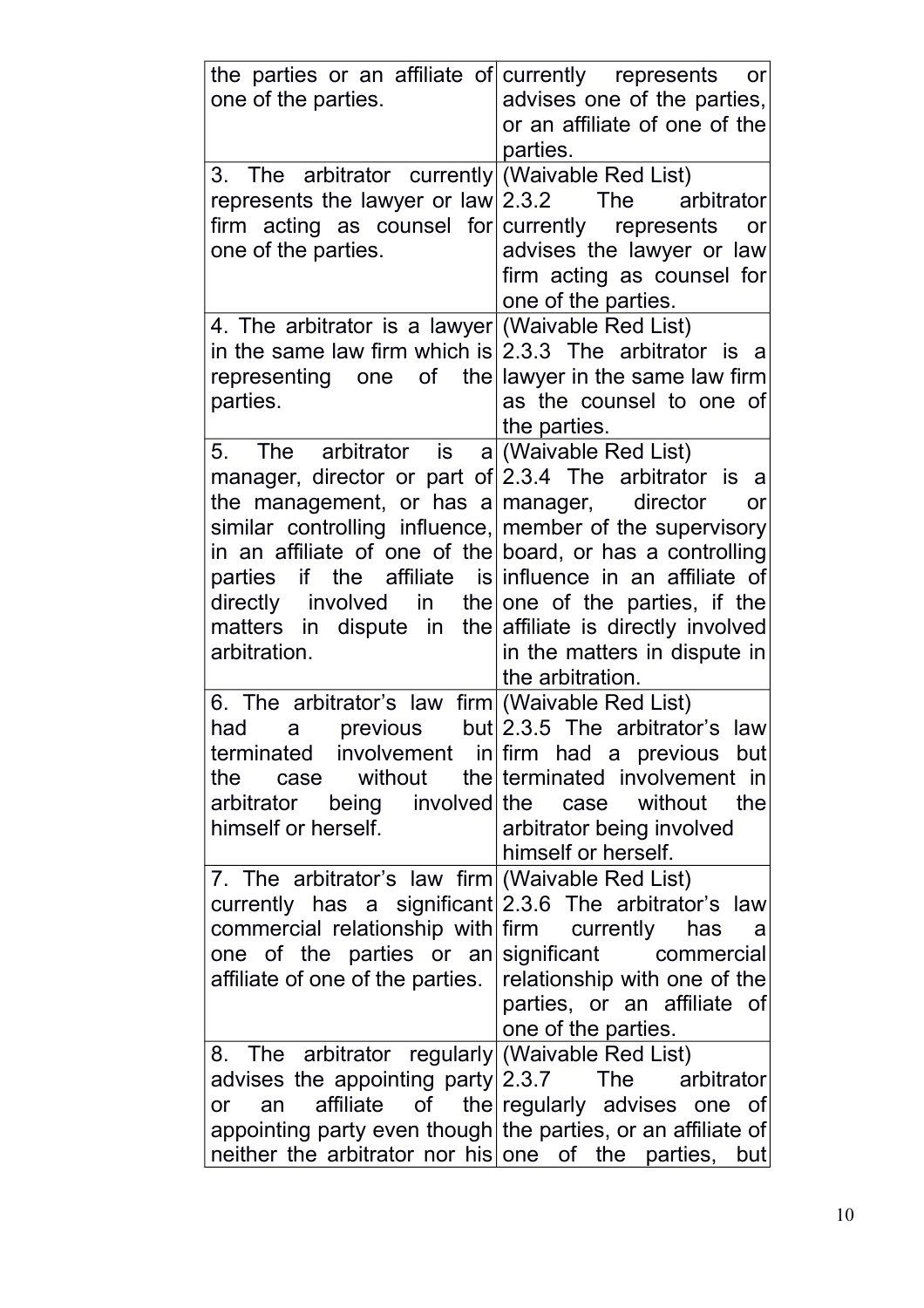| her firm derives<br>$\mathsf{or}$<br>significant financial income his or her firm derives a<br>therefrom.                                                                                                                                 | a neither the arbitrator nor<br>significant financial income<br>therefrom.                                                                                                                                                                                                                                                              |
|-------------------------------------------------------------------------------------------------------------------------------------------------------------------------------------------------------------------------------------------|-----------------------------------------------------------------------------------------------------------------------------------------------------------------------------------------------------------------------------------------------------------------------------------------------------------------------------------------|
| 9. The arbitrator has a close (Waivable Red List)<br>family relationship with one<br>of the parties and in the case<br>of companies with the<br>persons in the management<br>and controlling the company.                                 | 2.3.8 The arbitrator has a<br>close family relationship<br>with one of the parties, or<br>with a manager, director or<br>member of the supervisory<br>board, or any person<br>having a<br>controlling<br>influence in one of the<br>parties, or an affiliate of<br>one of the parties, or with a<br>counsel representing<br>a<br>party. |
| 10. A close family member of (Waivable Red List)<br>arbitrator<br>has<br>the<br>significant financial interest member of the arbitrator<br>in one of the parties or $an $ has a significant financial<br>affiliate of one of the parties. | a 2.3.9 A<br>close<br>family<br>or personal interest in one<br>of the parties, or an affiliate<br>of one of the parties.                                                                                                                                                                                                                |
| 11. The arbitrator is a legal (Non-Waivable Red List)<br>representative of an entity 1.1 There is an identity<br>that is a<br>arbitration                                                                                                 | party in the between a party and the<br>arbitrator, or the arbitrator<br>is a legal representative or<br>employee of an entity that<br>is a party in the arbitration.                                                                                                                                                                   |
| arbitrator is<br>12. The<br> a <br>manager, director or part of 1.2 The arbitrator is<br>the management, or has a<br>similar controlling influence<br>in one of the parties.                                                              | (Non-Waivable Red List)<br>a<br>manager, director<br>or<br>member of the supervisory<br>board, or has a controlling<br>influence on one of the<br>parties or an entity that has<br>a direct economic interest<br>the<br>award<br>to<br>be<br>in.<br>rendered in the arbitration.                                                        |
| 13. The arbitrator<br>has<br>significant financial interest 1.3 The arbitrator has<br>in one of the parties or the significant                                                                                                            | a (Non-Waivable Red List)<br>- a<br>financial<br>or                                                                                                                                                                                                                                                                                     |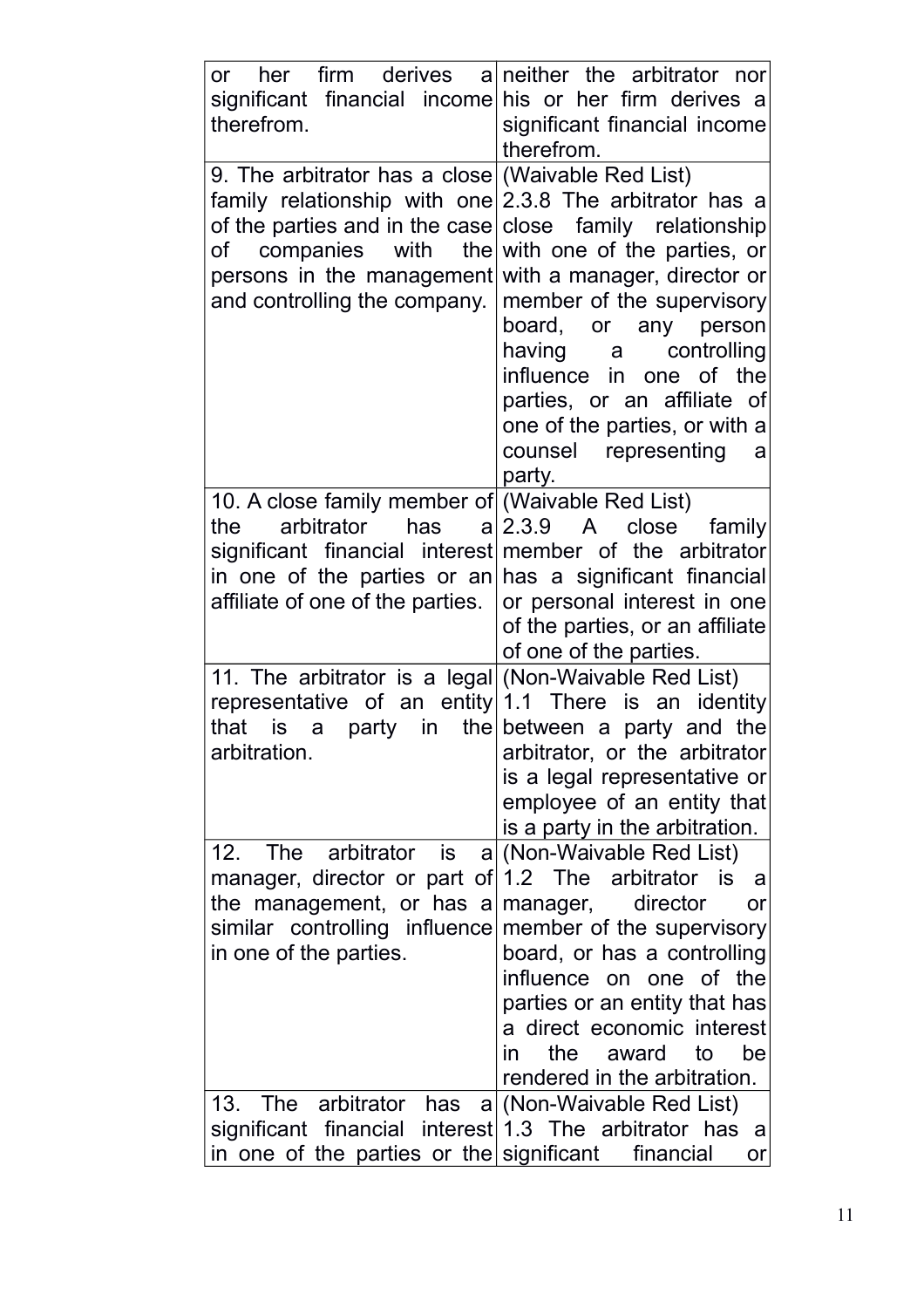| outcome of the case.                                                                                                                                                                                                                                                                                                                              | personal interest in one of<br>the parties, or the outcome<br>of the case.                                                                                                                                  |
|---------------------------------------------------------------------------------------------------------------------------------------------------------------------------------------------------------------------------------------------------------------------------------------------------------------------------------------------------|-------------------------------------------------------------------------------------------------------------------------------------------------------------------------------------------------------------|
| 14. The arbitrator regularly (Non-Waivable Red List)<br>advises the appointing party 1.4 The arbitrator or his or<br>an<br><b>or</b><br>appointing party, and the the party, or an affiliate of<br>arbitrator or his or her firm the party, and the arbitrator<br>derives a significant financial or his or her firm derives<br>income therefrom. | affiliate of the her firm regularly advises<br>significant financial income<br>therefrom.                                                                                                                   |
| 15. The arbitrator has given (Waivable Red List)<br>legal advice or provided an<br>expert opinion on the dispute given $\log a$ advice,<br>to a party or an affiliate of provided an expert opinion,<br>one of the parties.                                                                                                                       | 2.1.1 The arbitrator<br>has<br>or<br>on the dispute to a party or<br>an affiliate of one of the<br>parties.                                                                                                 |
| 16. The arbitrator<br>previous involvement in the $2.1.2$ The arbitrator had a<br>case.                                                                                                                                                                                                                                                           | has (Waivable Red List)<br>prior involvement in the<br>dispute.                                                                                                                                             |
| 17. The arbitrator holds (Waivable Red List)<br>shares, either directly $or 2.2.1$ The arbitrator holds<br>indirectly, in one of the shares, either directly or<br>parties or an affiliate of one indirectly, in one of the<br>of the parties that is privately parties, or an affiliate of<br>held.                                              | one of the parties, this<br>party or an affiliate being<br>privately held.                                                                                                                                  |
| 18. A close family member of (Waivable Red List)<br>arbitrator<br>the<br>significant financial interest member of the arbitrator<br>in the<br>dispute.                                                                                                                                                                                            | has $a 2.2.2 A$ close<br>family<br>outcome of the has a significant financial<br>interest in the outcome of<br>the dispute.                                                                                 |
| 19. The arbitrator or a close<br>family member of the<br>arbitrator<br>has a<br>close<br>relationship with a third party<br>who may be liable to<br>recourse on the part of the<br>unsuccessful party in the<br>dispute.                                                                                                                          | (Waivable Red List)<br>2.2.3 The arbitrator, or a<br>close family member of the<br>arbitrator, has a close<br>relationship with<br>a<br>non-party who may<br>be<br>liable to<br>recourse on the part of the |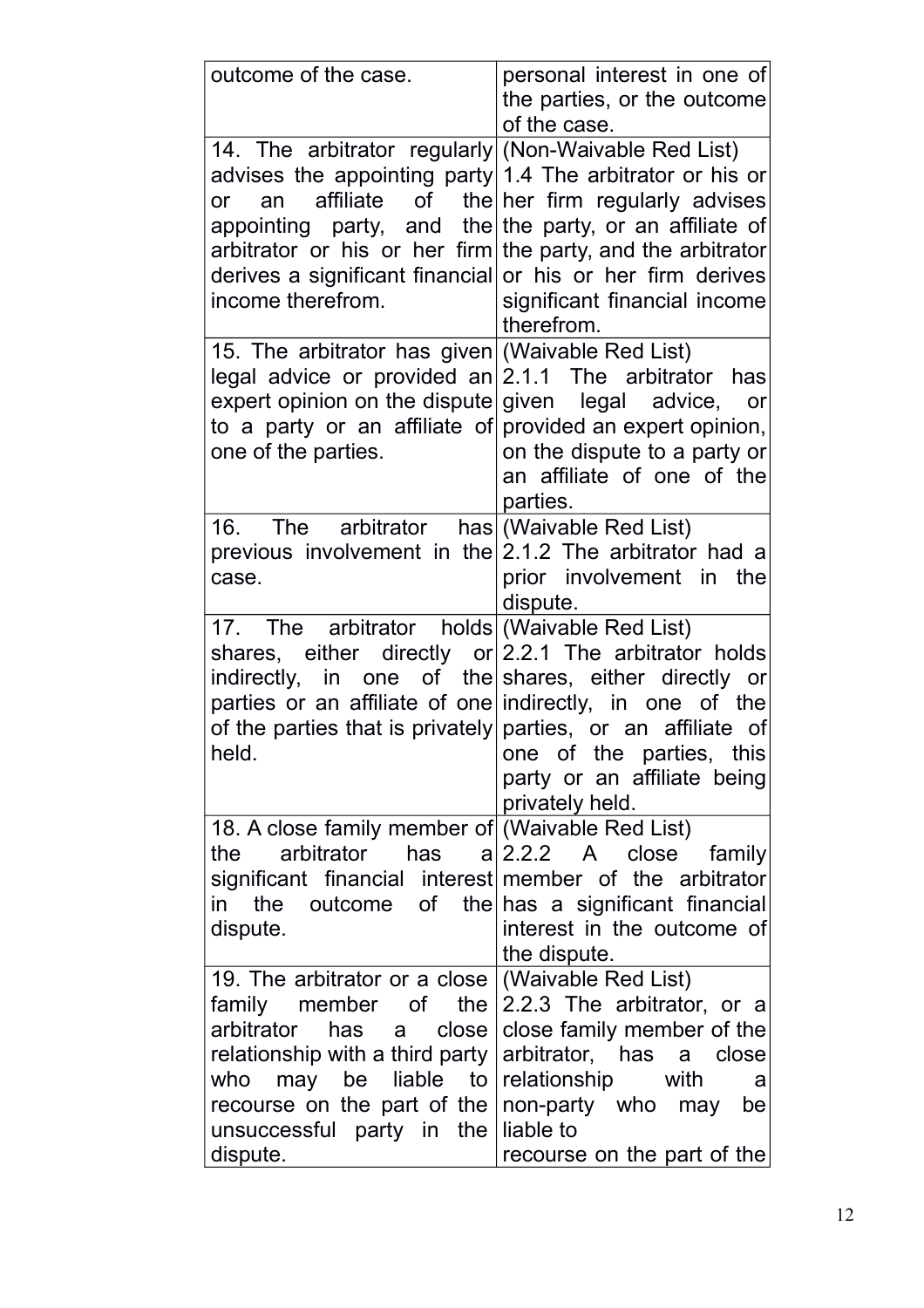|                                                                                                                                                                                                                                                                                                                                                                                                                                                                                                                                                                                                                                                                                                         | unsuccessful party in the<br>dispute.                                                                        |
|---------------------------------------------------------------------------------------------------------------------------------------------------------------------------------------------------------------------------------------------------------------------------------------------------------------------------------------------------------------------------------------------------------------------------------------------------------------------------------------------------------------------------------------------------------------------------------------------------------------------------------------------------------------------------------------------------------|--------------------------------------------------------------------------------------------------------------|
| 20. The arbitrator has within (Orange List)<br>the past three years served $3.1.1$ The arbitrator has,<br>as counsel for one of the within the past three years,<br>parties or an affiliate of one served as counsel for one<br>of the parties or has of the parties, or an affiliate<br>previously advised or been of one of the parties, or<br>consulted by the party or an has previously advised or<br>affiliate of the party making been consulted by the<br>the appointment in an party, or an affiliate of the<br>unrelated matter, but the party, making<br>arbitrator and the party or the appointment in<br>affiliate of the party have no unrelated matter, but the<br>ongoing relationship. | the<br>an<br>arbitrator and the party, or<br>the affiliate of the party,<br>have no ongoing<br>relationship. |
| 21. The arbitrator has within (Orange List)<br>the past three years served $3.1.2$ The arbitrator has,<br>as counsel against one of within the past three years,<br>the parties or an affiliate of served as counsel against<br>one of the parties in an one of the parties, or an<br>unrelated matter.                                                                                                                                                                                                                                                                                                                                                                                                 | affiliate of one of the<br>parties, in an unrelated<br>matter.                                               |
| 22. The arbitrator has within (Orange List)<br>the past three years been $3.1.3$ The arbitrator has,<br>appointed as arbitrator on within the past three years,<br>two or more occasions by been appointed<br>one of the parties or an arbitrator on two or more<br>affiliate of one of the parties.   occasions by one of the                                                                                                                                                                                                                                                                                                                                                                          | as<br>parties, or an affiliate of<br>one of the parties.                                                     |
| 23. The arbitrator's law firm (Orange List)<br>has within the past three $3.1.4$ The arbitrator's law<br>years acted for one of the firm has, within the past<br>parties or an affiliate of one three years, acted for or<br>of the parties in an unrelated against one of the parties,<br>matter without the or an affiliate of one of the<br>involvement of the arbitrator.                                                                                                                                                                                                                                                                                                                           | parties, in an unrelated<br>matter<br>without<br>the<br>involvement of<br>the<br>arbitrator.                 |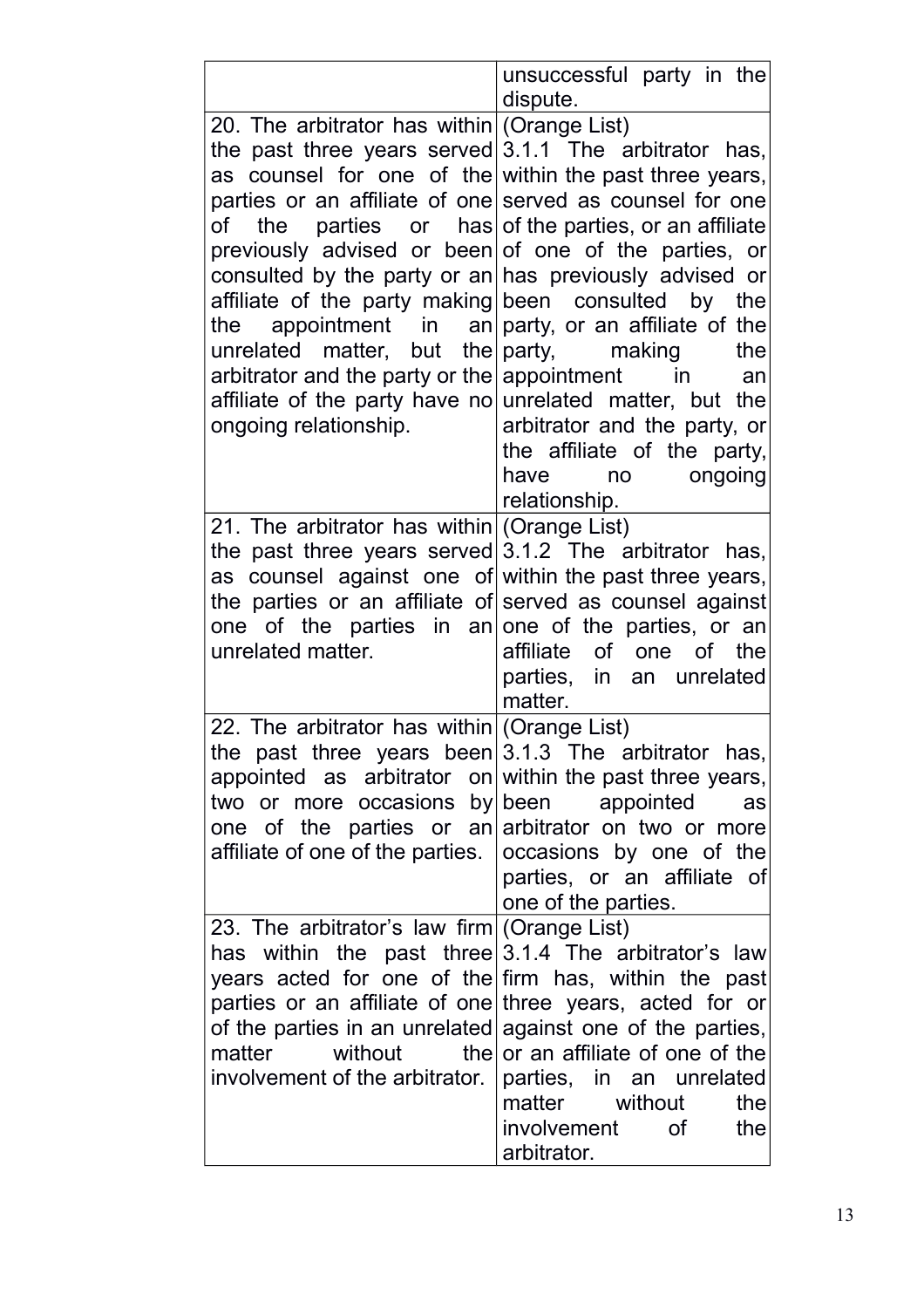| 24. The arbitrator currently (Orange List)<br>serves, or has served within $3.1.5$ The arbitrator<br>the past three years, as currently serves, or has<br>arbitrator<br>arbitration on a related issue three years, as arbitrator in<br>involving one of the parties another arbitration on a<br>or an affiliate of one of the related issue involving one<br>parties.                                                                                                                                                                                                                                                           | in another served within the past<br>of the parties, or an affiliate<br>of one of the parties.           |
|----------------------------------------------------------------------------------------------------------------------------------------------------------------------------------------------------------------------------------------------------------------------------------------------------------------------------------------------------------------------------------------------------------------------------------------------------------------------------------------------------------------------------------------------------------------------------------------------------------------------------------|----------------------------------------------------------------------------------------------------------|
| 25. The arbitrator and (Orange List)<br>another arbitrator $are 3.3.1$ The arbitrator and<br>lawyers in the same law firm. $ $ another arbitrator                                                                                                                                                                                                                                                                                                                                                                                                                                                                                | are<br>lawyers in the same<br>law<br>firm.                                                               |
| 26. The arbitrator was within (Orange List)<br>the past three years $a 3.3.3$ The arbitrator was,<br>partner of, or otherwise within the past three years,<br>$affilated$ with, another a partner of, or otherwise<br>arbitrator or any of the affiliated with, another<br>counsel in the same arbitrator or any of the<br>arbitration.<br>A lawyer in the (Orange List)<br>27.<br>arbitrator's law firm is $an 3.3.4$ A lawyer in the<br>arbitrator in another dispute arbitrator's law firm is an<br>involving the same party or arbitrator in<br>parties or an affiliate of one dispute involving the same<br>of the parties. | counsel in the arbitration.<br>another<br>party or parties, or an<br>affiliate of one of the<br>parties. |
| 28. A close family member of (Orange List)<br>the arbitrator is a partner or $3.3.5$ A close<br>employee of the law firm member of the arbitrator is<br>representing one of the a partner or employee of<br>parties, but is not assisting the law firm representing<br>with the dispute.                                                                                                                                                                                                                                                                                                                                         | family<br>one of the parties, but is<br>not assisting with the<br>dispute.                               |
| 29. The arbitrator has within (Orange List)<br>the past three years received $3.3.8$ The arbitrator has,<br>than<br>more<br>appointments by the same been appointed on more<br>counsel or the same law than three occasions by<br>firm.                                                                                                                                                                                                                                                                                                                                                                                          | three within the past three years,<br>the same counsel, or the<br>same law firm.                         |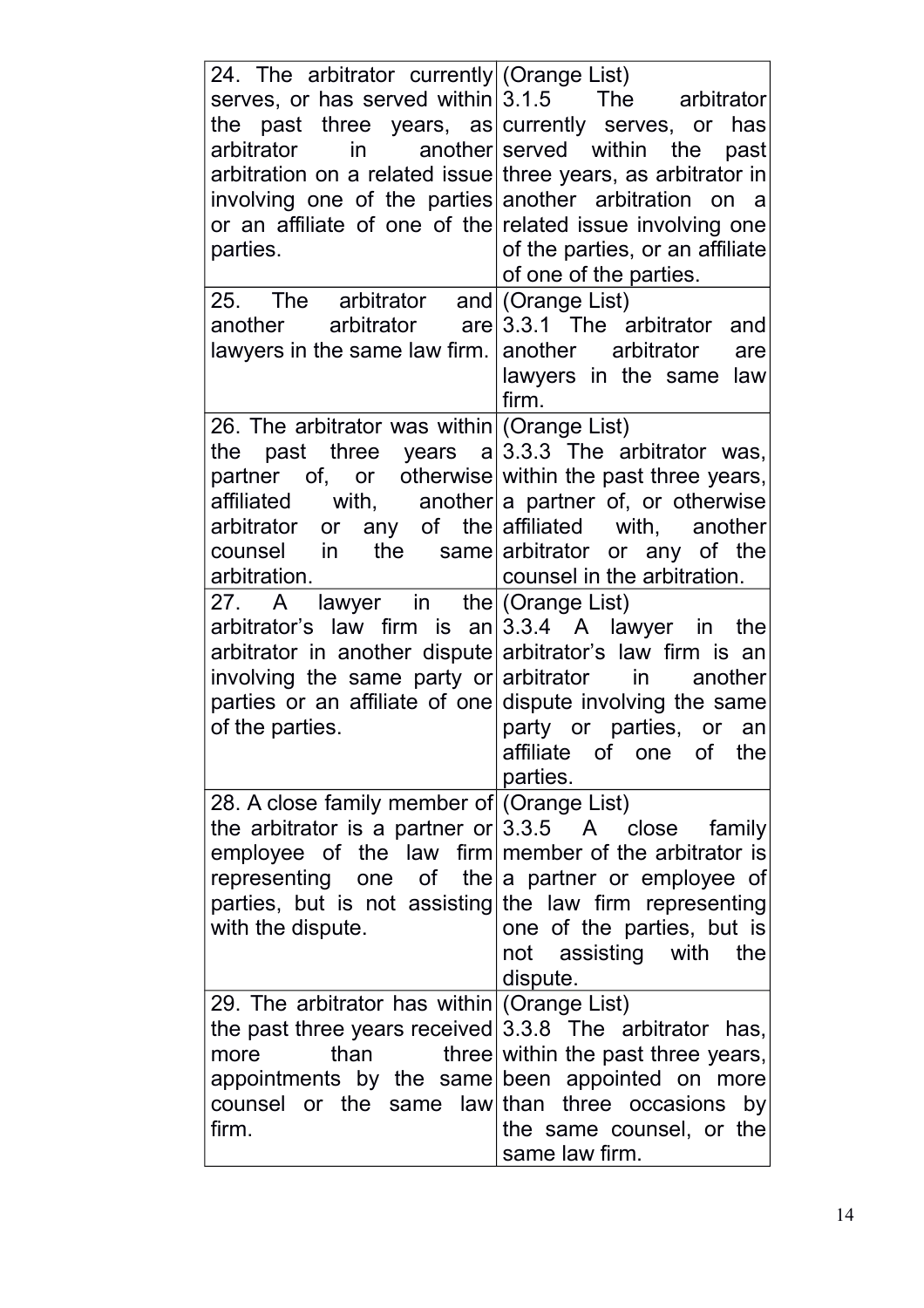| 30. The arbitrator's law firm (Orange List)<br>is currently acting adverse to $3.4.1$ The arbitrator's law<br>one of the parties or an firm is currently acting<br>affiliate of one of the parties. adversely to one of the<br>31. The arbitrator had been (Orange List)<br>associated within the past $3.4.2$ The arbitrator has<br>three years with a party or an been associated with<br>affiliate of one of the parties party, or an affiliate of one<br>in a professional capacity, of the parties, in a<br>such as a former employee professional capacity, such<br>or partner. | parties, or an affiliate of<br>one of the parties.<br><sub>a</sub><br>as a former employee or                                        |
|---------------------------------------------------------------------------------------------------------------------------------------------------------------------------------------------------------------------------------------------------------------------------------------------------------------------------------------------------------------------------------------------------------------------------------------------------------------------------------------------------------------------------------------------------------------------------------------|--------------------------------------------------------------------------------------------------------------------------------------|
| 32. The arbitrator holds (Orange List)<br>shares, either directly or $3.5.1$ The arbitrator holds<br>indirectly, which by reason of shares, either directly or<br>number or denomination indirectly, that by reason of<br>constitute a material holding number or denomination<br>in one of the parties or an constitute<br>affiliate of one of the parties holding in one of the<br>that is publicly listed.                                                                                                                                                                         | partner.<br>material<br>a<br>parties, or an affiliate of<br>one of the parties, this<br>party or affiliate being<br>publicly listed. |
| 33. The arbitrator holds $a/(Orange List)$<br>position in an arbitration $3.5.3$ The arbitrator holds a<br>institution with appointing position with the appointing<br>authority over the dispute.                                                                                                                                                                                                                                                                                                                                                                                    | authority with respect to<br>the dispute.                                                                                            |
| 34. The arbitrator is a (Orange List)<br>manager, director or part of $3.5.4$ The arbitrator is a<br>the management, or has a manager,<br>similar controlling influence, member of the supervisory<br>in an affiliate of one of the board, or has a controlling<br>parties, where the affiliate is influence on an affiliate of<br>not directly involved in the one of the parties, where<br>matters in dispute in the the affiliate is not directly<br>arbitration.<br>Explanation 1.—The term Footnote 3.— Throughout<br>"close family member" refers the Application Lists, the    | director<br><b>or</b><br>involved in the matters in<br>dispute in the arbitration.                                                   |
| to a spouse, sibling, child, term 'close family member'<br>parent or life partner.                                                                                                                                                                                                                                                                                                                                                                                                                                                                                                    | refers to a: spouse, sibling,                                                                                                        |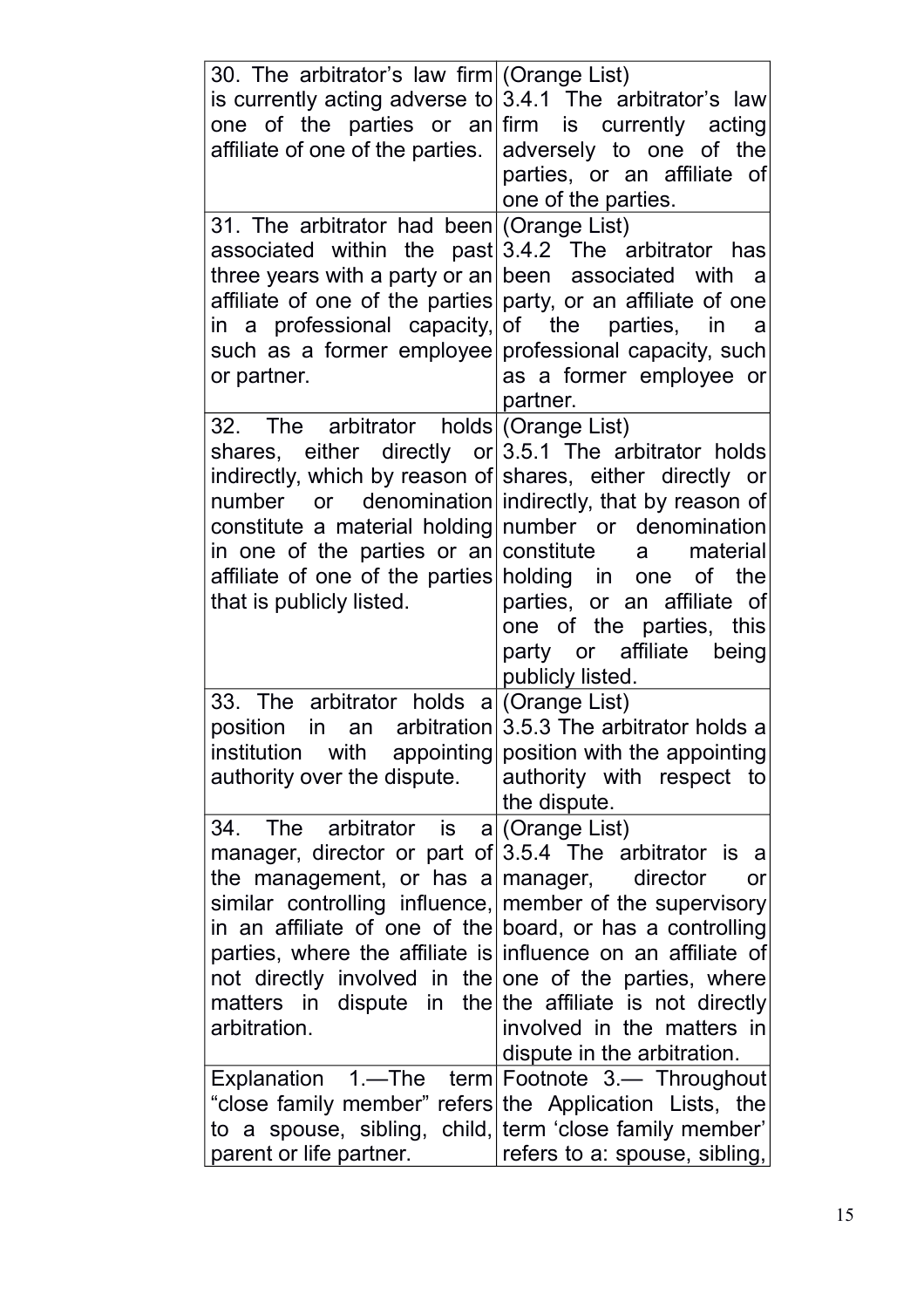| child, parent or life partner,<br>in addition to any other<br>family member with whom<br>a close relationship exists. |     |
|-----------------------------------------------------------------------------------------------------------------------|-----|
| Explanation 2.—The term Footnote 4.— Throughout                                                                       |     |
| "affiliate" encompasses all the Application Lists, the                                                                |     |
| companies in one group of term<br>'affiliate'                                                                         |     |
| companies including<br>the<br>encompasses                                                                             | all |
| parent company.<br>companies in a group of                                                                            |     |
| companies, including the                                                                                              |     |
| parent company.                                                                                                       |     |
| Explanation $3.$ -For the Footnote 5.- It may be the                                                                  |     |
| removal of doubts, it is practice in certain types of                                                                 |     |
| clarified that it may be the arbitration,<br>such                                                                     | as  |
| practice in certain specific maritime, sports                                                                         | or  |
| kinds of arbitration, such as commodities arbitration, to                                                             |     |
| maritime or commodities draw arbitrators from a                                                                       |     |
| arbitration, to draw smaller or specialised pool<br>arbitrators                                                       |     |
| from a small, of individuals. If in such<br>specialized pool. If in such fields it is the custom and                  |     |
| fields it is the custom and practice for parties                                                                      | to  |
| practice for parties frequently frequently appoint                                                                    | the |
| the same same arbitrator in different<br>appoint<br>to                                                                |     |
| arbitrator in different cases, cases, no disclosure of this                                                           |     |
| this is a relevant fact to be fact is required, where all                                                             |     |
| taken into account while parties in the arbitration                                                                   |     |
| applying the rules set out should be familiar with                                                                    |     |
| above.<br>such custom and practice.                                                                                   |     |

### **"THE SIXTH SCHEDULE**

[See section  $12(1)(b)$ ]

NAME:

CONTACT DETAILS:

PRIOR EXPERIENCE (INCLUDING EXPERIENCE WITH ARBITRATIONS): NUMBER OF ONGOING ARBITRATIONS:

CIRCUMSTANCES DISCLOSING ANY PAST OR PRESENT RELATIONSHIP WITH OR INTEREST IN ANY OF THE PARTIES OR IN RELATION TO THE SUBJECT-MATTER IN DISPUTE, WHETHER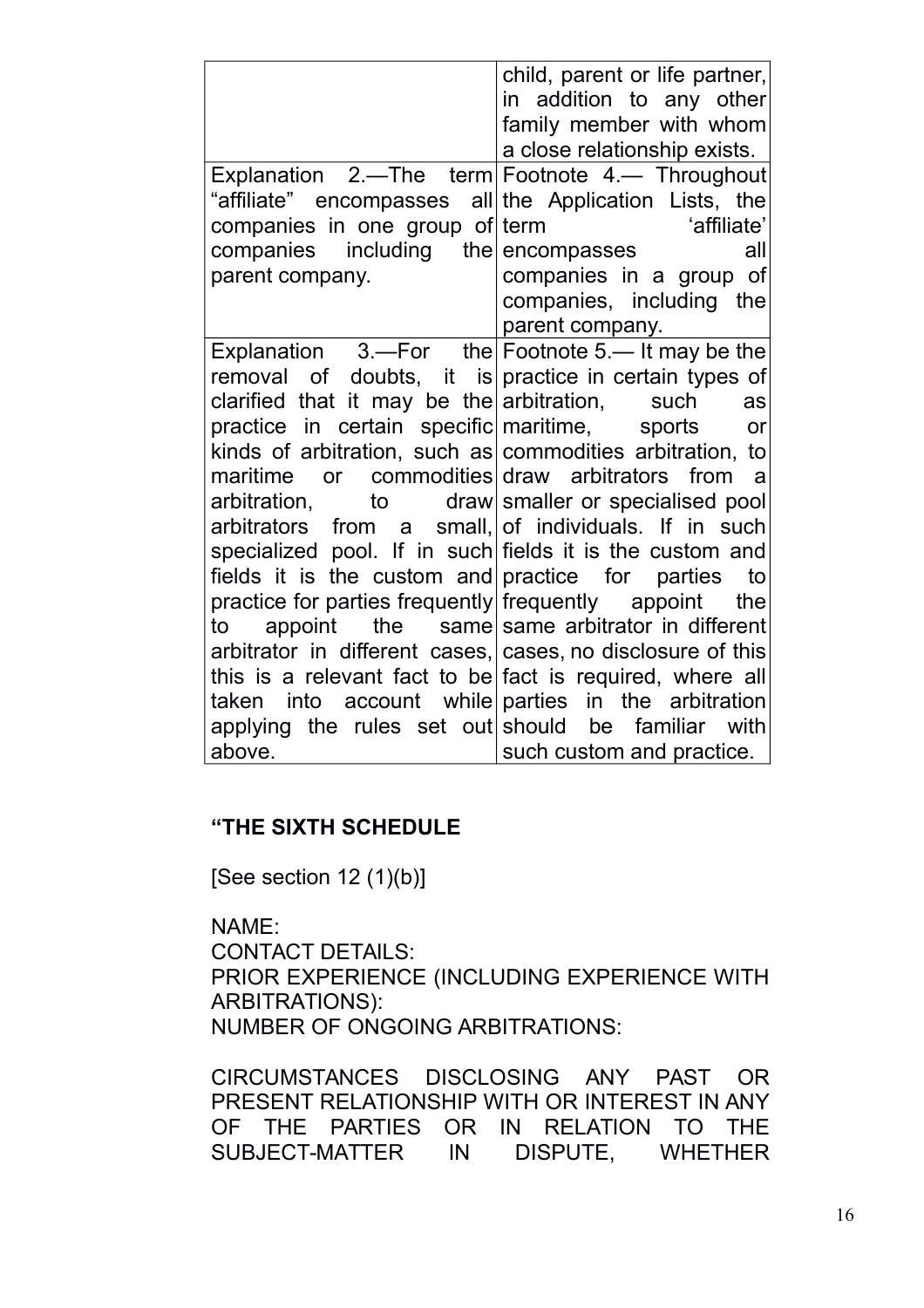FINANCIAL, BUSINESS, PROFESSIONAL OR OTHER KIND, WHICH IS LIKELY TO GIVE RISE TO JUSTIFIABLE DOUBTS AS TO YOUR INDEPENDENCE OR IMPARTIALITY (LIST OUT):

CIRCUMSTANCES WHICH ARE LIKELY TO AFFECT YOUR ABILITY TO DEVOTE SUFFICIENT TIME TO THE ARBITRATION AND IN PARTICULAR YOUR ABILITY TO FINISH THE ENTIRE ARBITRATION WITHIN TWELVE MONTHS (LIST OUT):"

### **"THE SEVENTH SCHEDULE**

[See section 12 (5)]

#### **Arbitrator's relationship with the parties or counsel**

1. The arbitrator is an employee, consultant, advisor or has any other past or present business relationship with a party.

2. The arbitrator currently represents or advises one of the parties or an affiliate of one of the parties.

3. The arbitrator currently represents the lawyer or law firm acting as counsel for one of the parties.

4. The arbitrator is a lawyer in the same law firm which is representing one of the parties.

5. The arbitrator is a manager, director or part of the management, or has a similar controlling influence, in an affiliate of one of the parties if the affiliate is directly involved in the matters in dispute in the arbitration.

6. The arbitrator's law firm had a previous but terminated involvement in the case without the arbitrator being involved himself or herself.

7. The arbitrator's law firm currently has a significant commercial relationship with one of the parties or an affiliate of one of the parties.

8. The arbitrator regularly advises the appointing party or an affiliate of the appointing party even though neither the arbitrator nor his or her firm derives a significant financial income therefrom.

9. The arbitrator has a close family relationship with one of the parties and in the case of companies with the persons in the management and controlling the company.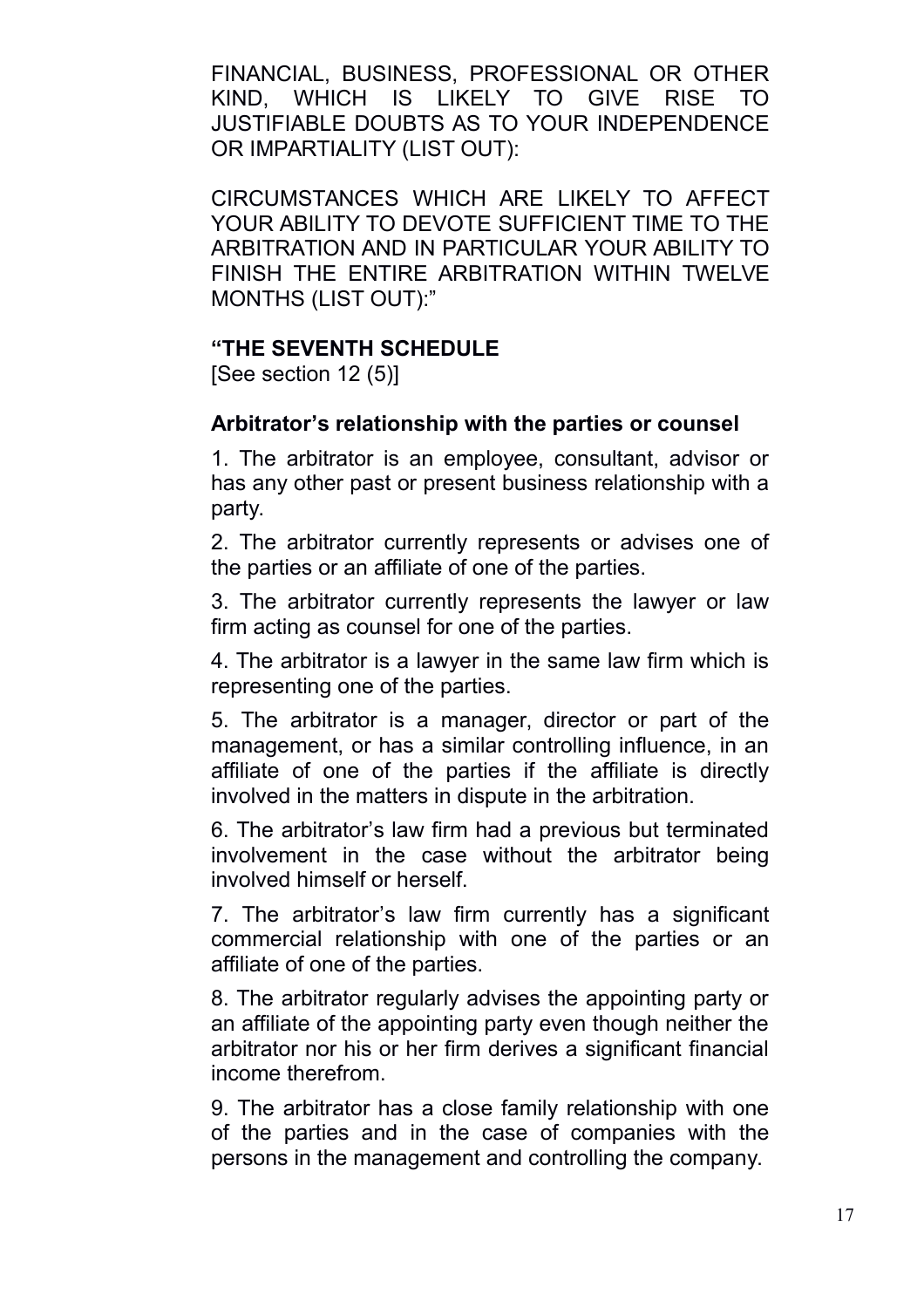10. A close family member of the arbitrator has a significant financial interest in one of the parties or an affiliate of one of the parties.

11. The arbitrator is a legal representative of an entity that is a party in the arbitration.

12. The arbitrator is a manager, director or part of the management, or has a similar controlling influence in one of the parties.

13. The arbitrator has a significant financial interest in one of the parties or the outcome of the case.

14. The arbitrator regularly advises the appointing party or an affiliate of the appointing party, and the arbitrator or his or her firm derives a significant financial income therefrom.

### **Relationship of the arbitrator to the dispute**

15. The arbitrator has given legal advice or provided an expert opinion on the dispute to a party or an affiliate of one of the parties.

16. The arbitrator has previous involvement in the case.

### **Arbitrator's direct or indirect interest in the dispute.**

17. The arbitrator holds shares, either directly or indirectly, in one of the parties or an affiliate of one of the parties that is privately held.

18. A close family member of the arbitrator has a significant financial interest in the outcome of the dispute.

19. The arbitrator or a close family member of the arbitrator has a close relationship with a third party who may be liable to recourse on the part of the unsuccessful party in the dispute.

Explanation 1.—The term "close family member" refers to a spouse, sibling, child, parent or life partner.

Explanation 2.—The term "affiliate" encompasses all companies in one group of companies including the parent company.

Explanation 3.—For the removal of doubts, it is clarified that it may be the practice in certain specific kinds of arbitration, such as maritime or commodities arbitration,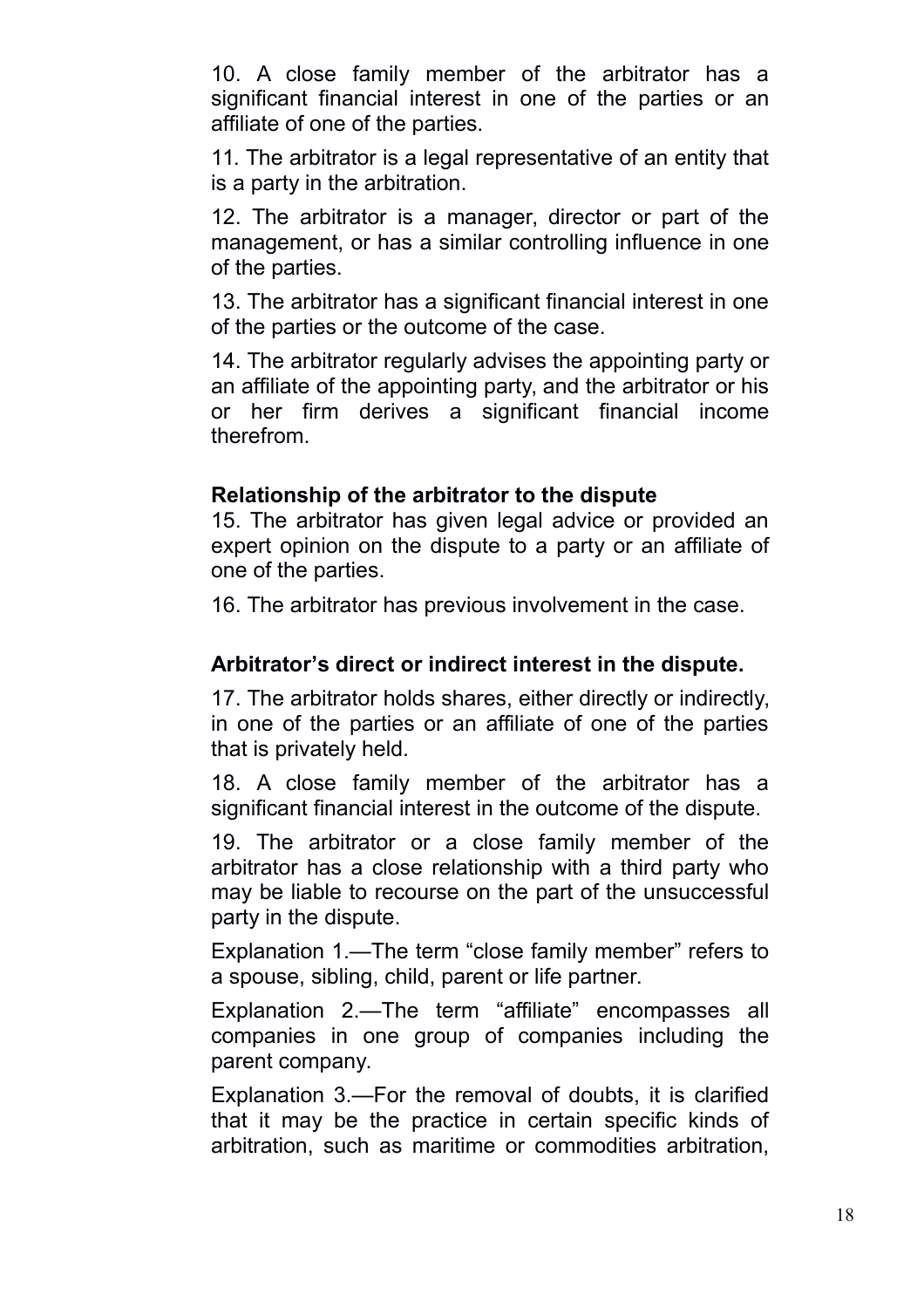to draw arbitrators from a small, specialized pool. If in such fields it is the custom and practice for parties frequently to appoint the same arbitrator in different cases, this is a relevant fact to be taken into account while applying the rules set out above."

13. After the 2016 Amendment Act, a dichotomy is made by the Act between persons who become "ineligible" to be appointed as arbitrators, and persons about whom justifiable doubts exist as to their independence or impartiality. Since ineligibility goes to the root of the appointment, Section 12(5) read with the Seventh Schedule makes it clear that if the arbitrator falls in any one of the categories specified in the Seventh Schedule, he becomes "ineligible" to act as arbitrator. Once he becomes ineligible, it is clear that, under Section 14(1)(a), he then becomes *de jure* unable to perform his functions inasmuch as, in law, he is regarded as "ineligible". In order to determine whether an arbitrator is *de jure* unable to perform his functions, it is not necessary to go to the Arbitral Tribunal under Section 13. Since such a person would lack inherent jurisdiction to proceed any further, an application may be filed under Section 14(2) to the Court to decide on the termination of his/her mandate on this ground. As opposed to this, in a challenge where grounds stated in the Fifth Schedule are disclosed, which give rise to justifiable doubts as to the arbitrator's independence or impartiality, such doubts as to independence or impartiality have to be determined as a matter of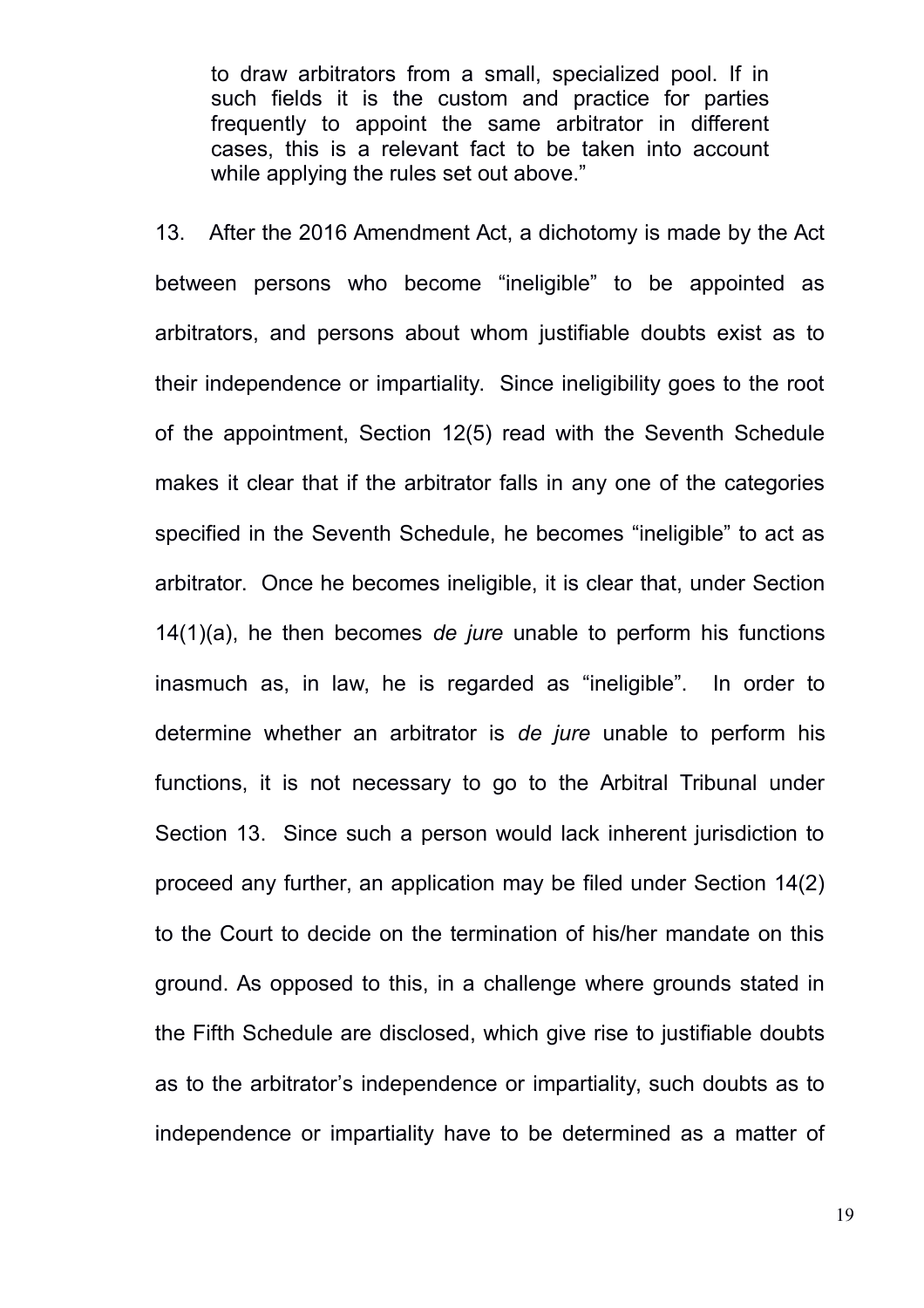fact in the facts of the particular challenge by the Arbitral Tribunal under Section 13. If a challenge is not successful, and the Arbitral Tribunal decides that there are no justifiable doubts as to the independence or impartiality of the arbitrator/arbitrators, the Tribunal must then continue the arbitral proceedings under Section 13(4) and make an award. It is only after such award is made, that the party challenging the arbitrator's appointment on grounds contained in the Fifth Schedule may make an application for setting aside the arbitral award in accordance with Section 34 on the aforesaid grounds. It is clear, therefore, that any challenge contained in the Fifth Schedule against the appointment of Justice Doabia and Justice Lahoti cannot be gone into at this stage, but will be gone into only after the Arbitral Tribunal has given an award. Therefore, we express no opinion on items contained in the Fifth Schedule under which the appellant may challenge the appointment of either arbitrator. They will be free to do so only after an award is rendered by the Tribunal.

14. Confining ourselves to ineligibility, it is important to note that the Law Commission by its  $246<sup>th</sup>$  Report of August, 2014 had this to say in relation to the amendments made to Section 12 and the insertion of the Fifth and Seventh Schedules:

"59. The Commission has proposed the requirement of having specific disclosures by the arbitrator, at the stage of his *possible* appointment, regarding existence of any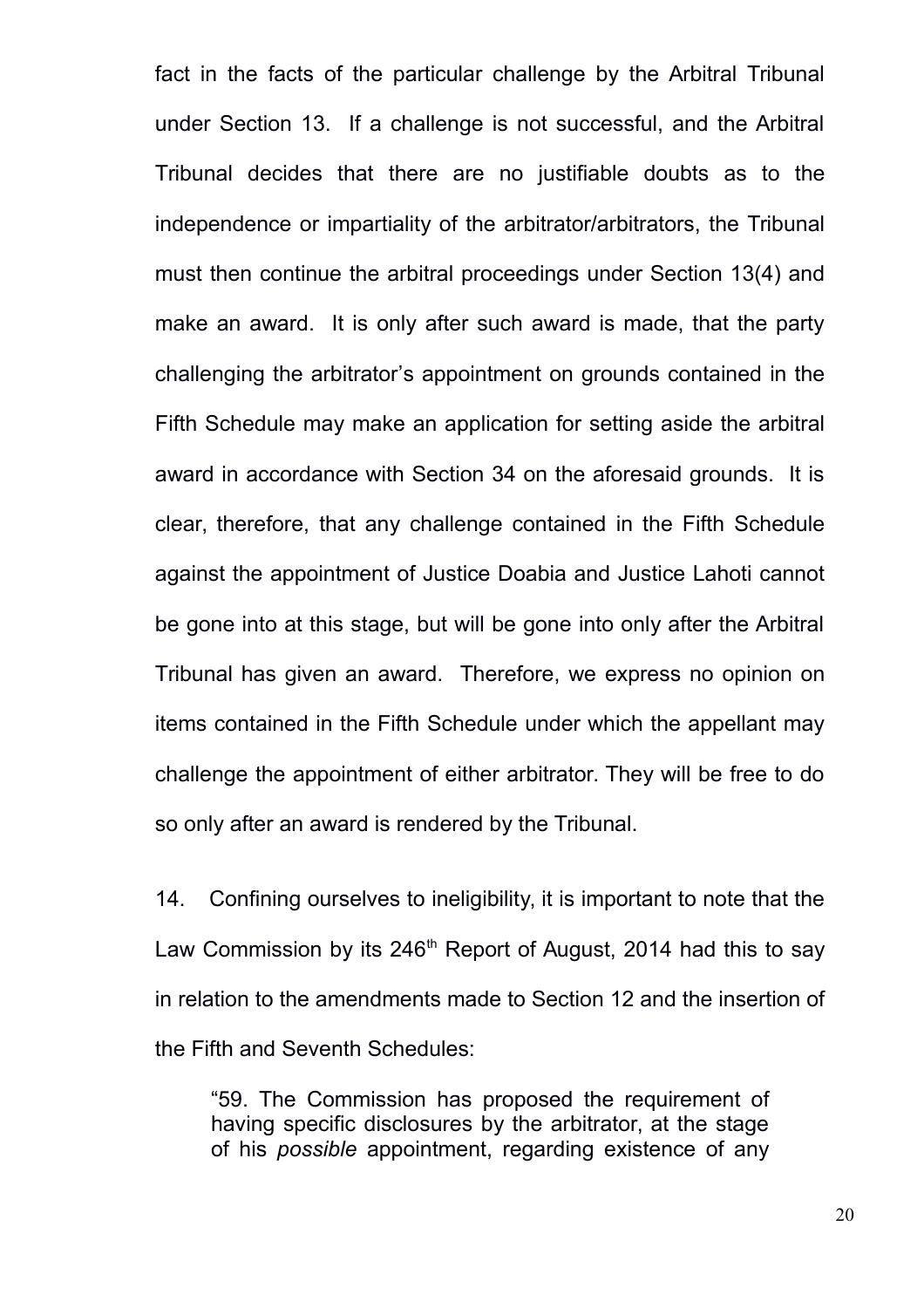relationship or interest of any kind which is likely to give rise to justifiable doubts. The Commission has proposed the incorporation of the Fourth Schedule, which has drawn from the Red and Orange lists of the IBA Guidelines on Conflicts of Interest in International Arbitration, and which would be treated as a "guide" to determine whether circumstances exist which give rise to such justifiable doubts. On the other hand, in terms of the proposed section 12 (5) of the Act and the Fifth Schedule which incorporates the categories from the Red list of the IBA Guidelines (as above), the person proposed to be appointed as an arbitrator shall be *ineligible* to be so appointed, *notwithstanding any prior agreement* to the contrary. In the event such an ineligible person is purported to be appointed as an arbitrator, he shall be *de jure* deemed to be unable to perform his functions, in terms of the proposed explanation to section 14. Therefore, while the *disclosure* is required with respect to a broader list of categories (as set out in the Fourth Schedule, and as based on the Red and Orange lists of the IBA Guidelines), the *ineligibility* to be appointed as an arbitrator (and the consequent *de jure* inability to so act) follows from a smaller and more serious sub-set of situations (as set out in the Fifth Schedule, and as based on the Red list of the IBA Guidelines).

60. The Commission, however, feels that *real* and *genuine* party autonomy must be respected, and, in certain situations, parties should be allowed to waive even the categories of ineligibility as set in the proposed Fifth Schedule. This could be in situations of family arbitrations or other arbitrations where a person commands the blind faith and trust of the parties to the dispute, despite the existence of objective "justifiable doubts" regarding his independence and impartiality. To deal with such situations, the Commission has proposed the proviso to section 12 (5), where parties may, *subsequent to disputes having arisen between them*, waive the applicability of the proposed Section 12 (5) by an express agreement in writing. In all other cases, the general rule in the proposed section 12 (5) must be followed. In the event the High Court is approached in connection with appointment of an arbitrator, the Commission has proposed seeking the disclosure in terms of section 12 (1) and in which context the High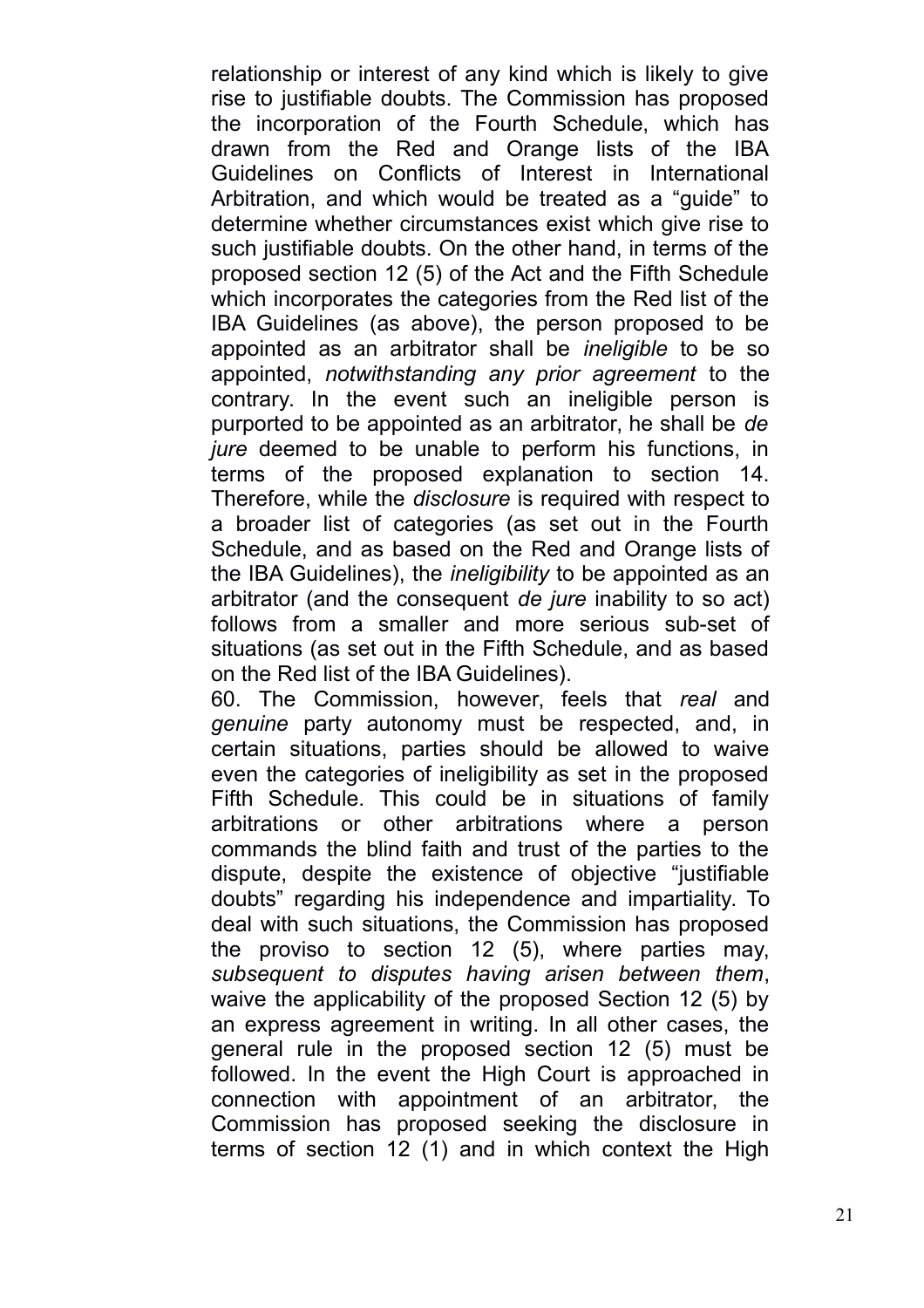Court or the designate is to have "due regard" to the contents of such disclosure in appointing the arbitrator."

15. The enumeration of grounds given in the Fifth and Seventh Schedules have been taken from the IBA Guidelines, particularly from the Red and Orange Lists thereof. The aforesaid guidelines consist of three lists. The Red List, consisting of non-waivable and waivable guidelines, covers situations which are "more serious" and "serious", the "more serious" objections being non-waivable. The Orange List, on the other hand, is a list of situations that may give rise to doubts as to the arbitrator's impartiality or independence, as a consequence of which the arbitrator has a duty to disclose such situations. The Green List is a list of situations where no actual conflict of interest exists from an objective point of view, as a result of which the arbitrator has no duty of disclosure. These guidelines were first introduced in the year 2004 and have thereafter been amended, after seeing the experience of arbitration worldwide. In Part 1 thereof, general standards regarding impartiality, independence and disclosure are set out. General principle 1 reads as follows:

## "**IBA Guidelines on Conflicts of Interest in International Arbitration**

(1) General Principle:

Every arbitrator shall be impartial and independent of the parties at the time of accepting an appointment to serve and shall remain so until the final award has been rendered or the proceedings have otherwise finally terminated."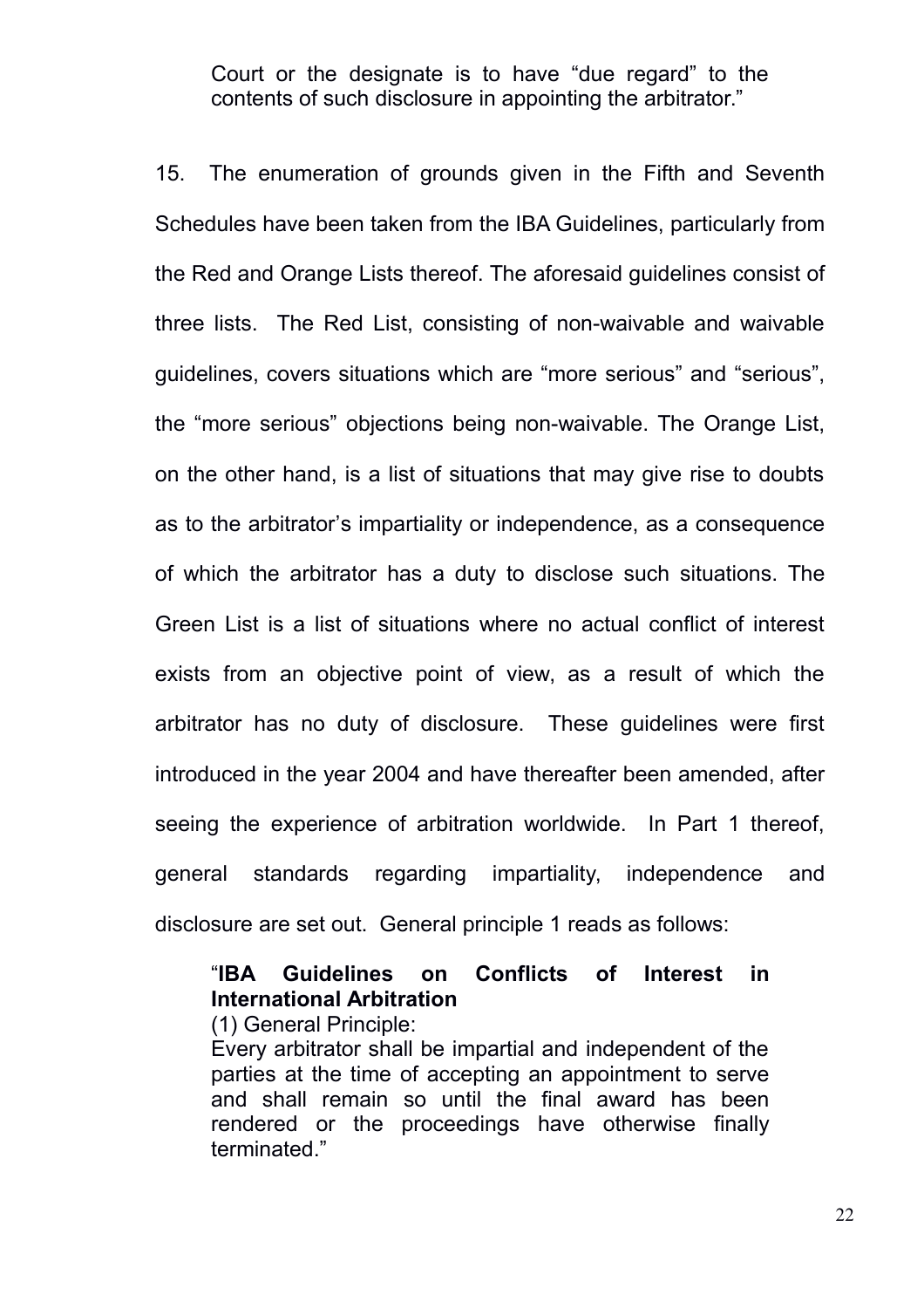## On "conflicts of interest", guidelines laid down are as follows: **"(2) Conflicts of Interest**

(a) An arbitrator shall decline to accept an appointment or, if the arbitration has already been commenced, refuse to continue to act as an arbitrator, if he or she has any doubt as to his or her ability to be impartial or independent.

(b) The same principle applies if facts or circumstances exist, or have arisen since the appointment, which, from the point of view of a reasonable third person having knowledge of the relevant facts and circumstances, would give rise to justifiable doubts as to the arbitrator's impartiality or independence, unless the parties have accepted the arbitrator in accordance with the requirements set out in General Standard 4.

(c) Doubts are justifiable if a reasonable third person, having knowledge of the relevant facts and circumstances, would reach the conclusion that there is a likelihood that the arbitrator may be influenced by factors other than the merits of the case as presented by the parties in reaching his or her decision.

(d) Justifiable doubts necessarily exist as to the arbitrator's impartiality or independence in any of the situations described in the Non-Waivable Red List."

16. In **Voestalpine Schienen GmbH** v. **Delhi Metro Rail**

**Corporation Ltd.**, (2017) 4 SCC 665 at 687-689, in the context of a

Section 11 application made under the Act, this Court had occasion to

delve into the independence and impartiality of arbitrators and the

guidelines that are laid down in the Fifth and Seventh Schedule. This

Court stated:

"20. Independence and impartiality of the arbitrator are the hallmarks of any arbitration proceedings. Rule against bias is one of the fundamental principles of natural justice which applied to all judicial and quasi-judicial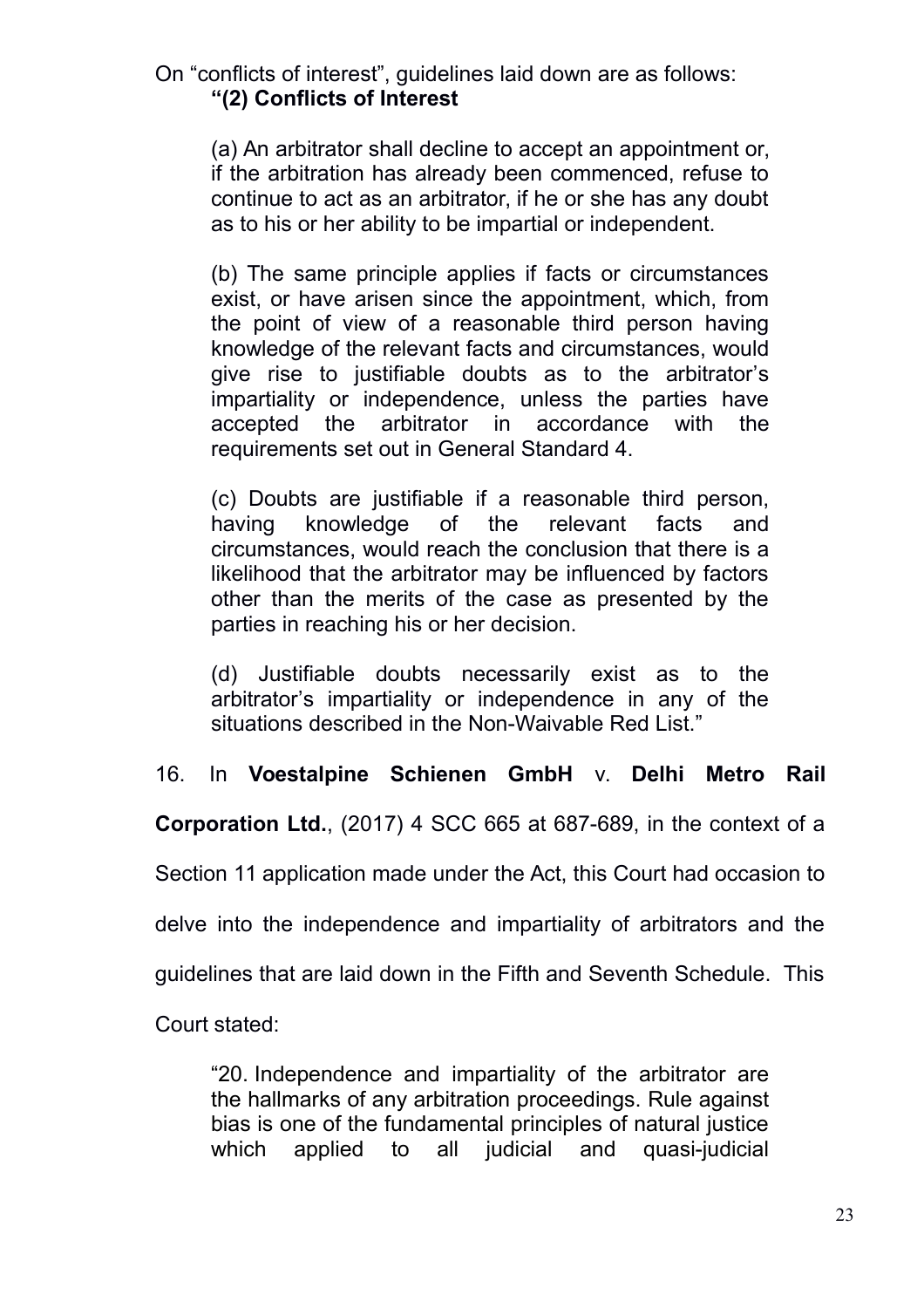proceedings. It is for this reason that notwithstanding the fact that relationship between the parties to the arbitration and the arbitrators themselves are contractual in nature and the source of an arbitrator's appointment is deduced from the agreement entered into between the parties, notwithstanding the same non-independence and non-impartiality of such arbitrator (though contractually agreed upon) would render him ineligible to conduct the arbitration. The genesis behind this rational is that even when an arbitrator is appointed in terms of contract and by the parties to the contract, he is independent of the parties. Functions and duties require him to rise above the partisan interest of the parties and not to act in, or so as to further, the particular interest of either parties. After all, the arbitrator has adjudicatory role to perform and, therefore, he must be independent of parties as well as impartial. The United Kingdom Supreme Court has beautifully highlighted this aspect in *Hashwani* v. *Jivraj* [*Hashwani* v. *Jivraj*, (2011) 1 WLR 1872 : 2011 UKSC 40] in the following words: (WLR p. 1889, para 45)

"*45*. … the dominant purpose of appointing an arbitrator or arbitrators is the impartial resolution of the dispute between the parties in accordance with the terms of the agreement and, although the contract between the parties and the arbitrators would be a contract for the provision of personal services, they were not personal services under the direction of the parties."

21. Similarly, Cour de Cassation, France, in a judgment delivered in 1972 in *Consorts Ury* [*Fouchard, Gaillard, Goldman on International Commercial Arbitration* 562 (Emmanuel Gaillard & John Savage eds., 1999) {quoting Cour de cassation [Cass.] [Supreme Court for judicial matters] *Consorts Ury* v. *S.A. des Galeries Lafayette*, Cass. 2e civ., 13-4-1972, JCP, Pt. II, No. 17189 (1972) (France)}], underlined that:

"an independent mind is indispensable in the exercise of judicial power, whatever the source of that power may be, and it is one of the essential qualities of an arbitrator."

22. Independence and impartiality are two different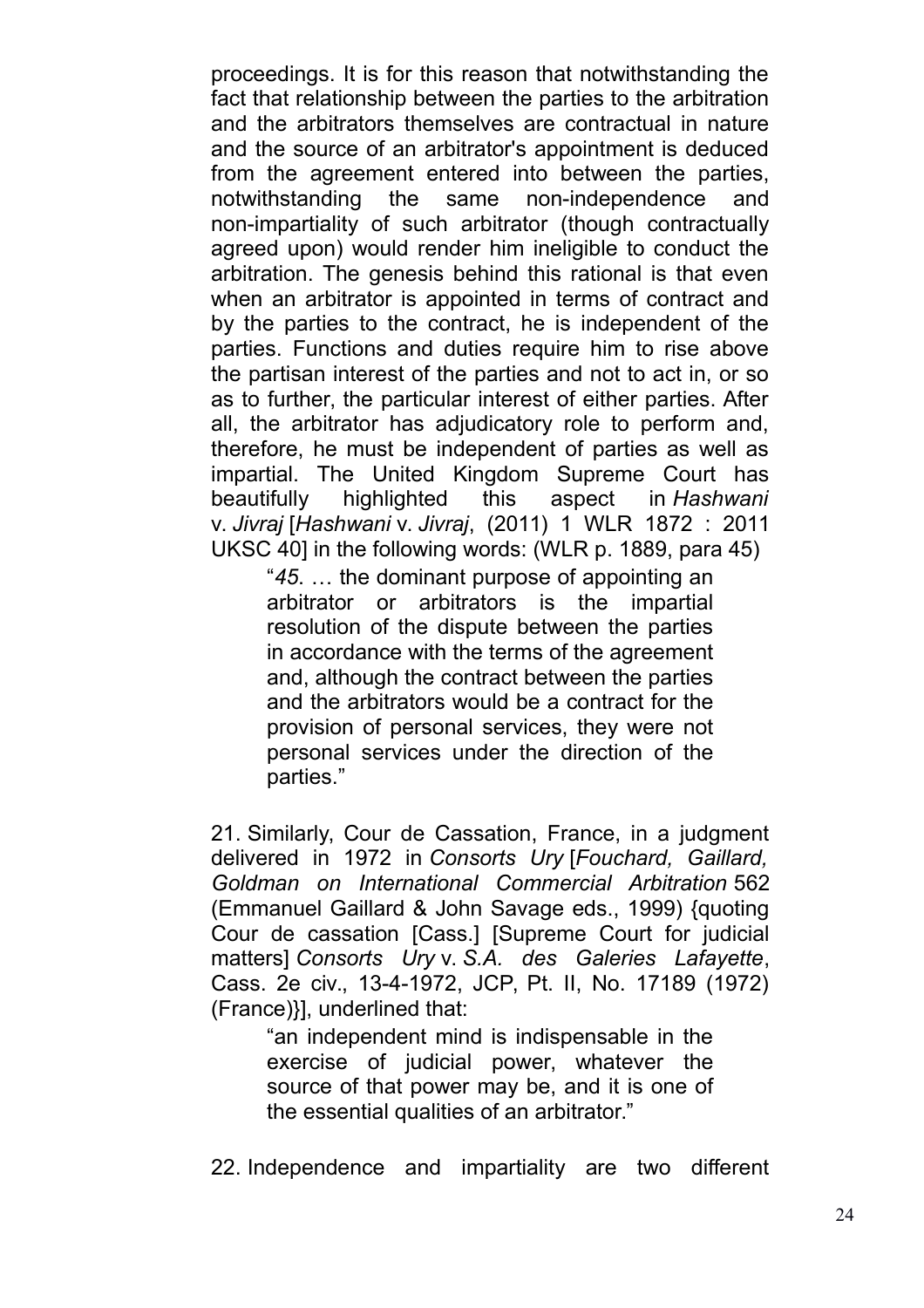concepts. An arbitrator may be independent and yet, lack impartiality, or vice versa. Impartiality, as is well accepted, is a more subjective concept as compared to independence. Independence, which is more an objective concept, may, thus, be more straightforwardly ascertained by the parties at the outset of the arbitration proceedings in light of the circumstances disclosed by the arbitrator, while partiality will more likely surface during the arbitration proceedings.

23. It also cannot be denied that the Seventh Schedule is based on IBA guidelines which are clearly regarded as a representation of international based practices and are based on statutes, case law and juristic opinion from a cross-section on jurisdiction. It is so mentioned in the guidelines itself.

#### 24. xxx xxx xxx

25. Section 12 has been amended with the objective to induce neutrality of arbitrators viz. their independence and impartiality. The amended provision is enacted to identify the "circumstances" which give rise to "justifiable doubts" about the independence or impartiality of the arbitrator. If any of those circumstances as mentioned therein exists, it will give rise to justifiable apprehension of bias. The Fifth Schedule to the Act enumerates the grounds which may give rise to justifiable doubts of this nature. Likewise, the Seventh Schedule mentions those circumstances which would attract the provisions of sub-section (5) of Section 12 and nullify any prior agreement to the contrary. In the context of this case, it is relevant to mention that only if an arbitrator is an employee, a consultant, an advisor or has any past or present business relationship with a party, he is rendered ineligible to act as an arbitrator. Likewise, that person is treated as incompetent to perform the role of arbitrator, who is a manager, director or part of the management or has a single controlling influence in an affiliate of one of the parties if the affiliate is directly involved in the matters in dispute in the arbitration. Likewise, persons who regularly advised the appointing party or affiliate of the appointing party are incapacitated. A comprehensive list is enumerated in Schedule 5 and Schedule 7 and admittedly the persons empanelled by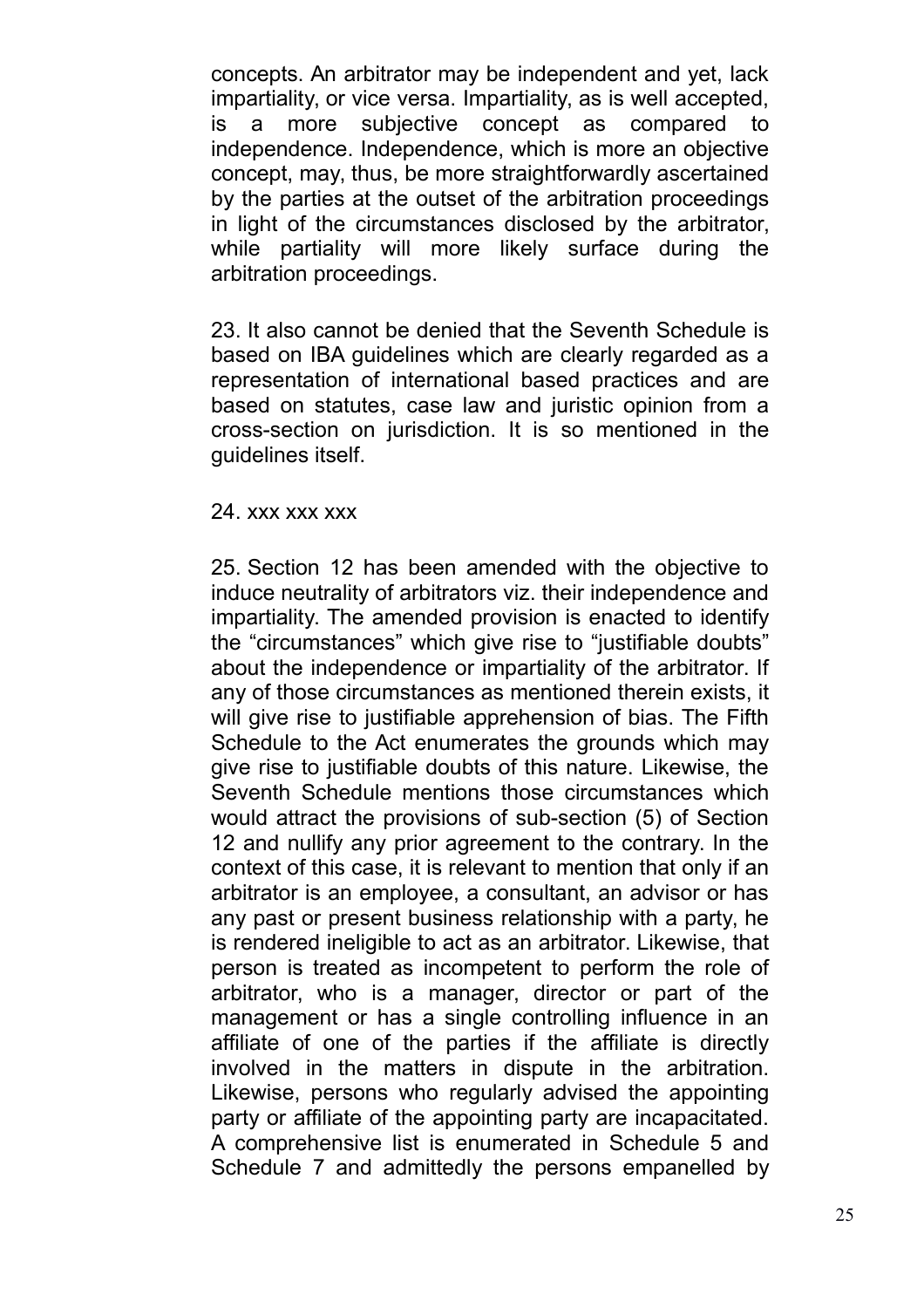the respondent are not covered by any of the items in the said list."

17. It will be noticed that Items 1 to 19 of the Fifth Schedule are identical with the aforesaid items in the Seventh Schedule. The only reason that these items also appear in the Fifth Schedule is for purposes of disclosure by the arbitrator, as unless the proposed arbitrator discloses in writing his involvement in terms of Items 1 to 34 of the Fifth Schedule, such disclosure would be lacking, in which case the parties would be put at a disadvantage as such information is often within the personal knowledge of the arbitrator only. It is for this reason that it appears that Items 1 to 19 also appear in the Fifth Schedule.

18. Shri Divan is right in drawing our attention to the fact that the 246<sup>th</sup> Law Commission Report brought in amendments to the Act narrowing the grounds of challenge co-terminus with seeing that independent, impartial and neutral arbitrators are appointed and that, therefore, we must be careful in preserving such independence, impartiality and neutrality of arbitrators. In fact, the same Law Commission Report has amended Sections 28 and 34 so as to narrow grounds of challenge available under the Act. The judgment in **ONGC** v. **Saw Pipes Ltd**, (2003) 5 SCC 705, has been expressly done away with. So has the judgment in **ONGC** v. **Western Geco**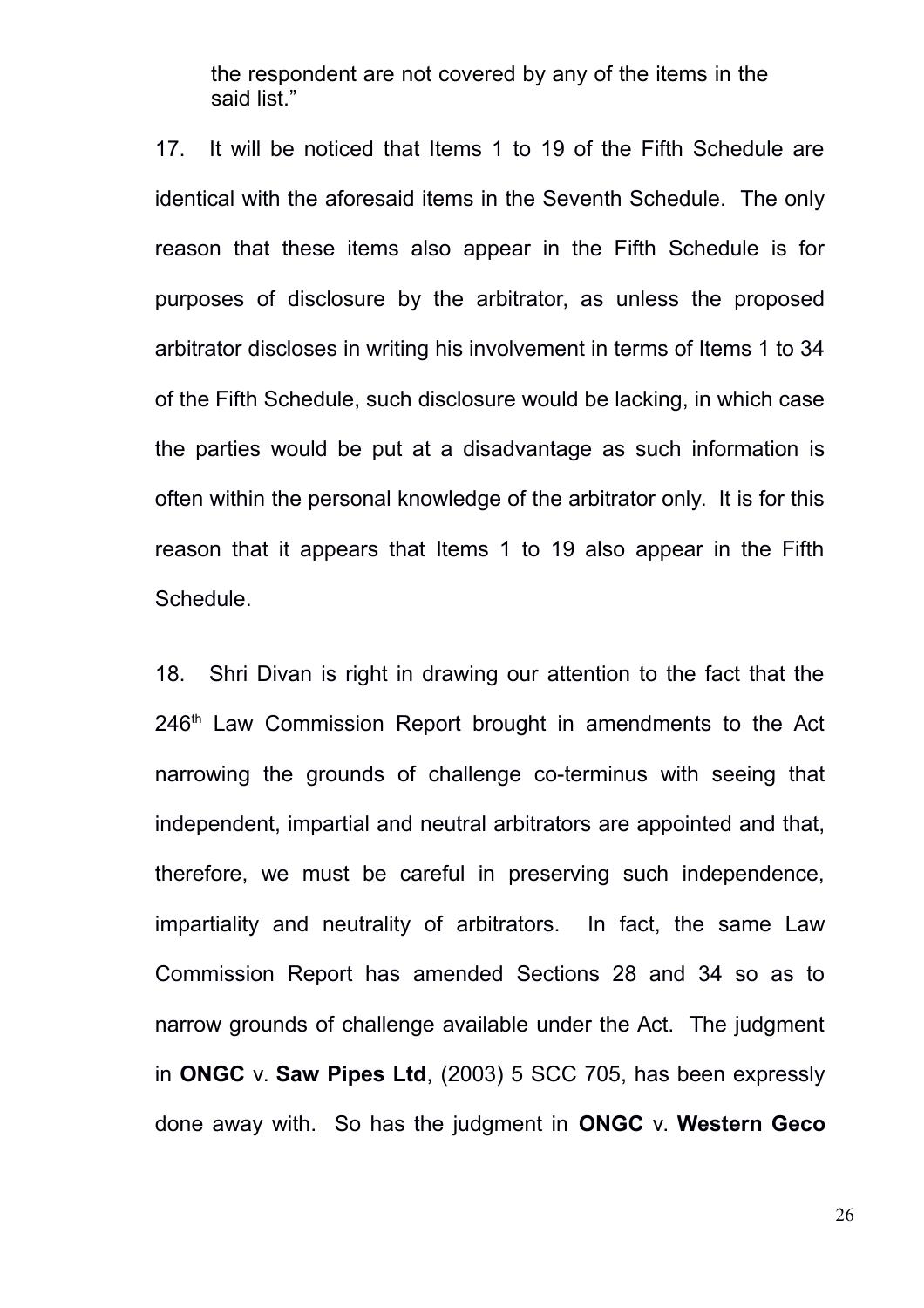**International Ltd.,** (2014) 9 SCC 263. Both Sections 34 and 48 have been brought back to the position of law contained in **Renusagar Power Plant Co Ltd.** v. **General Electric Co.,** (1994) Supp (1) SCC 644, where "public policy" will now include only two of the three things set out therein, viz., "fundamental policy of Indian law" and "justice or morality". The ground relating to "the interest of India" no longer obtains. "Fundamental policy of Indian law" is now to be understood as laid down in **Renusagar** (supra). "Justice or morality" has been tightened and is now to be understood as meaning only basic notions of justice and morality i.e. such notions as would shock the conscience of the Court as understood in **Associate Builders** v. **Delhi Development Authority**, (2015) 3 SCC 49. Section 28(3) has also been amended to bring it in line with the judgment of this Court in **Associate Builders** (supra), making it clear that the construction of the terms of the contract is primarily for the arbitrator to decide unless it is found that such a construction is not a possible one.

19. Thus, an award rendered in an international commercial arbitration – whether in India or abroad – is subject to the same tests qua setting aside under Section 34 or enforcement under Section 48, as the case may be. The only difference is that in an arbitral award governed by Part I, arising out of an arbitration other than an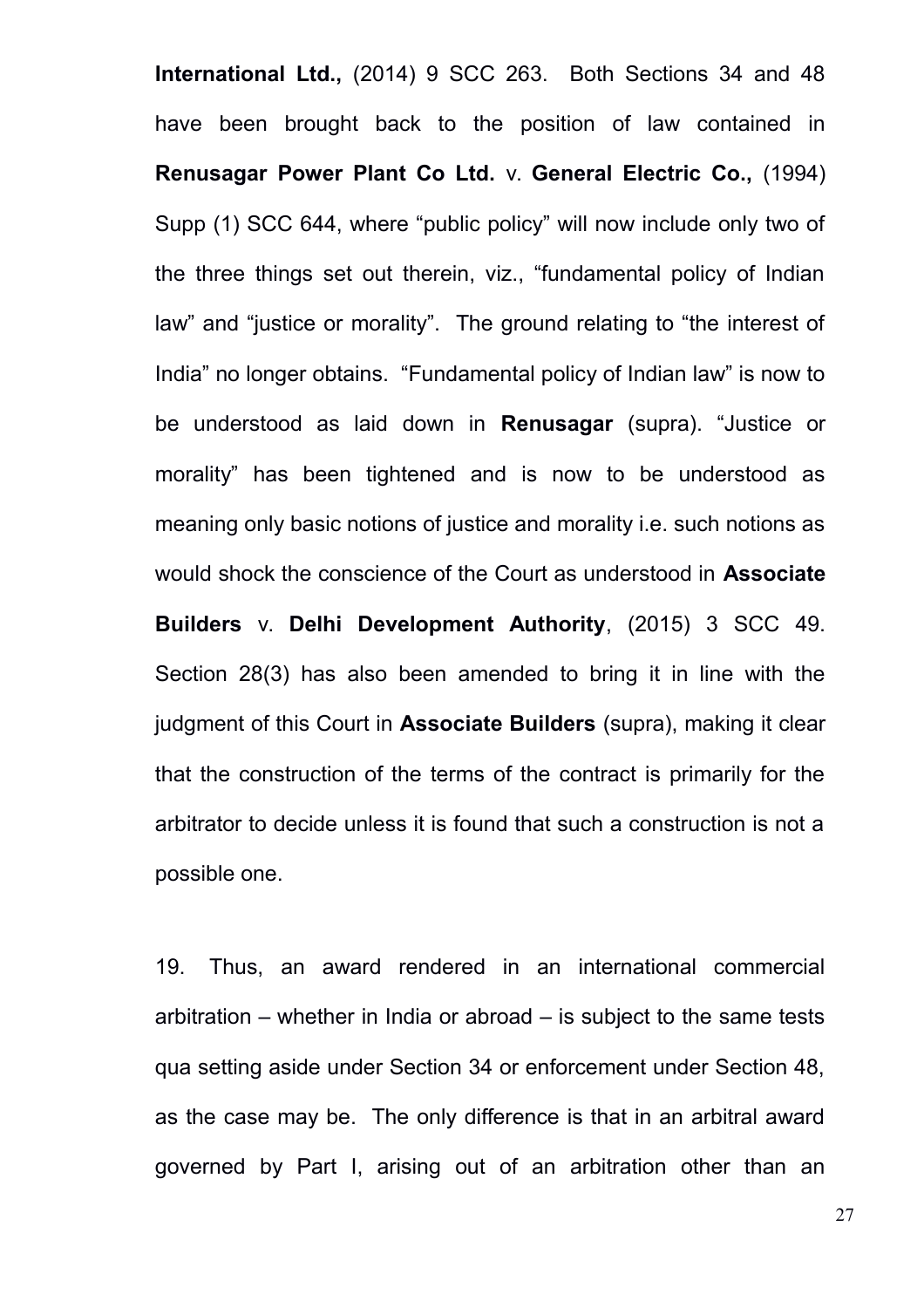international commercial arbitration, one more ground of challenge is available viz. patent illegality appearing on the face of the award. The ground of patent illegality would not be established, if there is merely an erroneous application of the law or a re-appreciation of evidence.

20. However, to accede to Shri Divan's submission that because the grounds for challenge have been narrowed as aforesaid, we must construe the items in the Fifth and Seventh Schedules in the most expansive manner, so that the remotest likelihood of bias gets removed, is not an acceptable way of interpreting the Schedules. As has been pointed out by us hereinabove, the items contained in the Schedules owe their origin to the IBA Guidelines, which are to be construed in the light of the general principles contained therein – that every arbitrator shall be impartial and independent of the parties at the time of accepting his/her appointment. Doubts as to the above are only justifiable if a reasonable third person having knowledge of the relevant facts and circumstances would reach the conclusion that there is a likelihood that the arbitrator may be influenced by factors other than the merits of the case in reaching his or her decision. This test requires taking a broad common-sensical approach to the items stated in the Fifth and Seventh Schedules. This approach would, therefore, require a fair construction of the words used therein, neither tending to enlarge or restrict them unduly. It is with these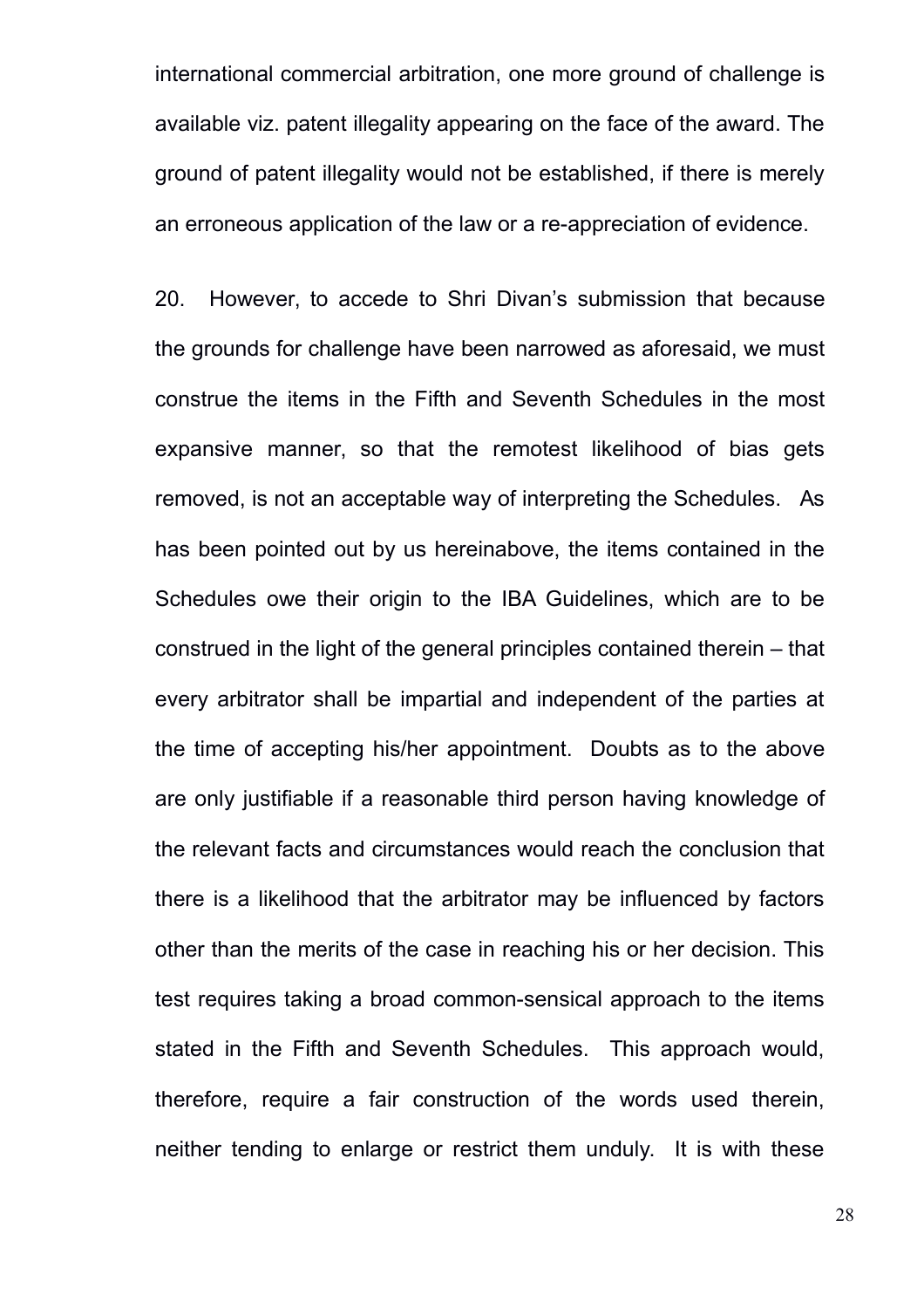prefatory remarks that we proceed to deal with the arguments of both sides in construing the language of the Seventh Schedule.

21. Coming to the challenge in the present case, Justice Lahoti's appointment is challenged on the ground that the arbitrator has been an advisor to GAIL in another unconnected matter and, therefore, Justice Lahoti should be removed. In his disclosure statement made on 24.11.2016, Justice Lahoti had said:

"That on a legal issue between GAIL and another Public Sector Undertaking, an opinion was given by me to GAIL, in the year 2014, but it has no concern with respect to the present matter. I am an Arbitrator in a pending matter between M/s. Pioneer Power Limited and GAIL (India) Limited."

22. Shri Divan has pressed before us that since on a legal issue between GAIL and another public sector undertaking an opinion had been given by Justice Lahoti to GAIL in the year 2014, which had no concern with respect to the present matter, he would stand disqualified under Item 1 of the Seventh Schedule. Items 8 and 15 were also faintly argued as interdicting Justice Lahoti's appointment. Item 8 would have no application as it is nobody's case that Justice Lahoti "regularly" advises the respondent. And Item 15 cannot apply as no legal opinion qua the dispute at hand was ever given. On reading Item 1 of the Seventh Schedule, it is clear that the item deals with "business relationships". The words "any other" show that the first part of Item 1 also confines "advisor" to a "business relationship".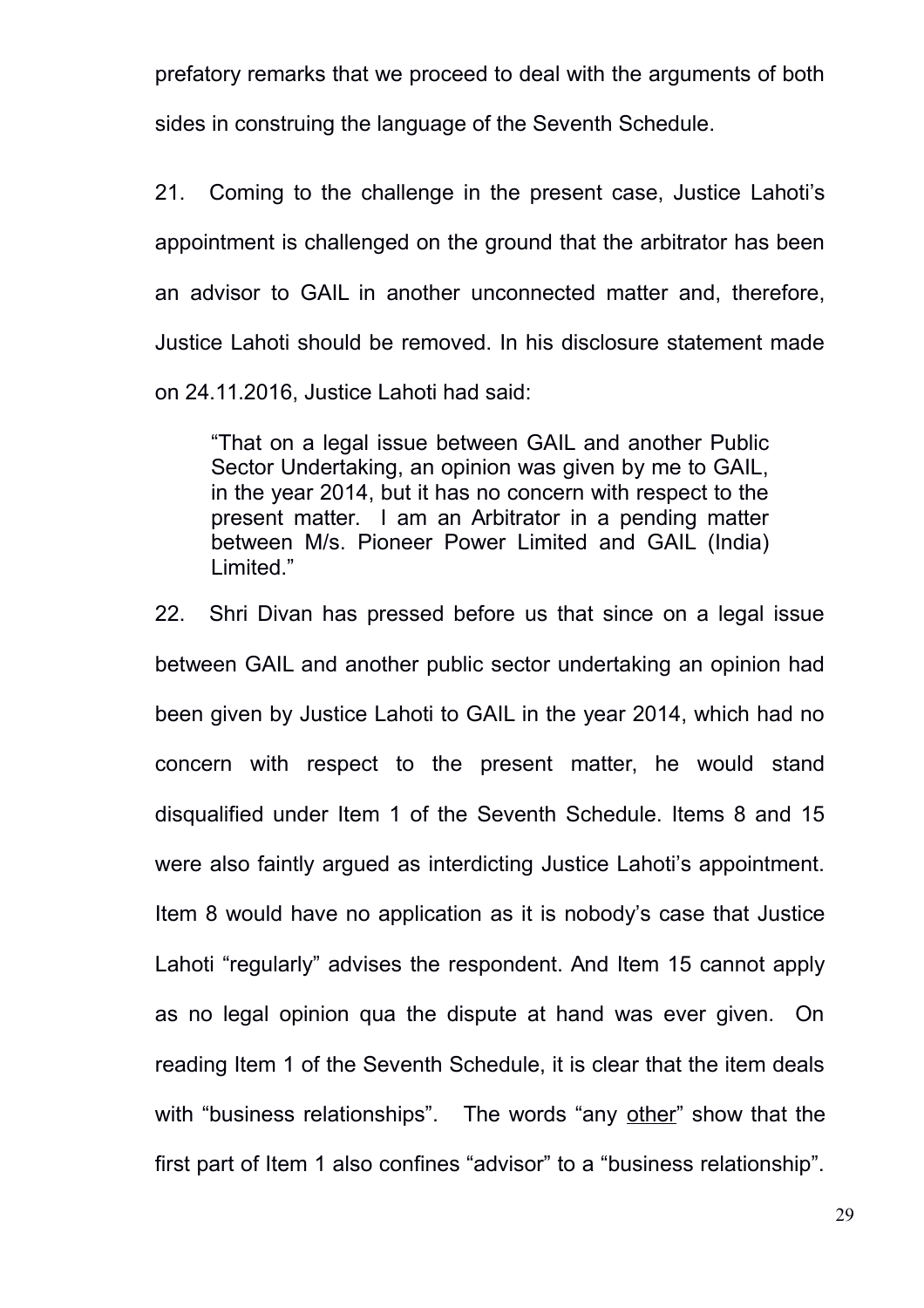The arbitrator must, therefore, be an "advisor" insofar as it concerns the business of a party. Howsoever widely construed, it is very difficult to state that a professional relationship is equal to a business relationship, as, in its widest sense, it would include commercial relationships of all kinds, but would not include legal advice given. This becomes clear if it is read along with Items 2, 8, 14 and 15, the last item specifically dealing with "legal advice". Under Items 2, 8 and 14, advice given need not be advice relating to business but can be advice of any kind. The importance of contrasting Item 1 with Items 2, 8 and 14 is that the arbitrator should be a regular advisor under items 2, 8 and 14 to one of the parties or the appointing party or an affiliate thereof, as the case may be. Though the word "regularly" is missing from Items 1 and 2, it is clear that the arbitrator, if he is an "advisor", in the sense of being a person who has a business relationship in Item 1, or is a person who "currently" advises a party or his affiliates in Item 2, connotes some degree of regularity in both items. The advice given under any of these items cannot possibly be one opinion given by a retired Judge on a professional basis at arm's length. Something more is required, which is the element of being connected in an advisory capacity with a party. Since Justice Lahoti has only given a professional opinion to GAIL, which has no concern with the present dispute, he is clearly not disqualified under Item 1.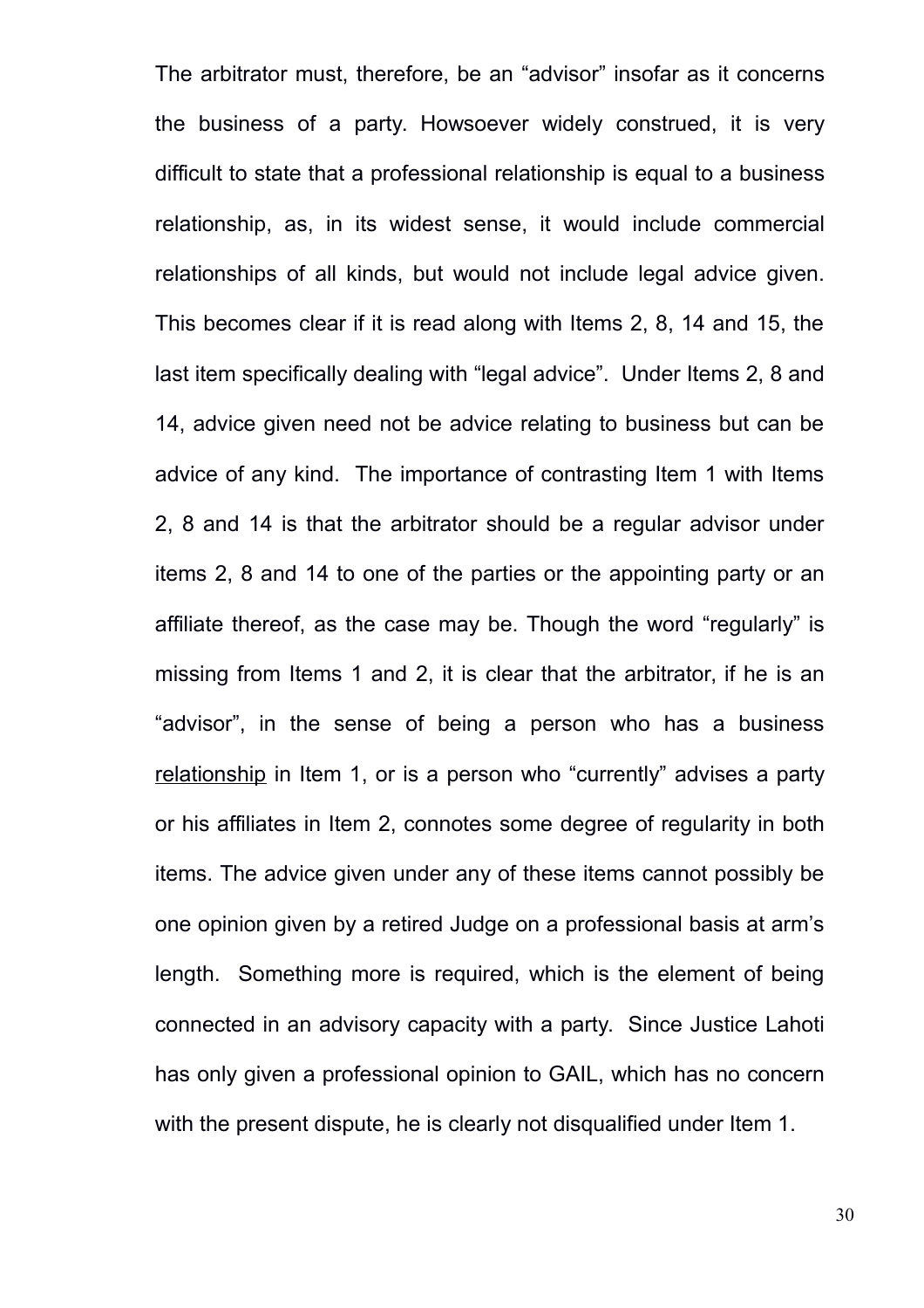23. Coming to Justice Doabia's appointment, it has been vehemently argued that since Justice Doabia has previously rendered an award between the same parties in an earlier arbitration concerning the same disputes, but for an earlier period, he is hit by Item 16 of the Seventh Schedule, which states that the arbitrator should not have previous involvement "*in the case*". From the italicized words, it was sought to be argued that "the case" is an ongoing one, and a previous arbitration award delivered by Justice Doabia between the same parties and arising out of the same agreement would incapacitate his appointment in the present case. We are afraid we are unable to agree with this contention. In this context, it is important to refer to the IBA Guidelines, which are the genesis of the items contained in the Seventh Schedule. Under the waivable Red List of the IBA Guidelines, para 2.1.2 states:

"The Arbitrator had a prior involvement in the dispute."

24. On reading the aforesaid guideline and reading the heading which appears with Item 16, namely "Relationship of the arbitrator to the dispute", it is obvious that the arbitrator has to have a previous involvement in the very dispute contained in the present arbitration. Admittedly, Justice Doabia has no such involvement. Further, Item 16 must be read along with Items 22 and 24 of the Fifth Schedule. The disqualification contained in Items 22 and 24 is not absolute, as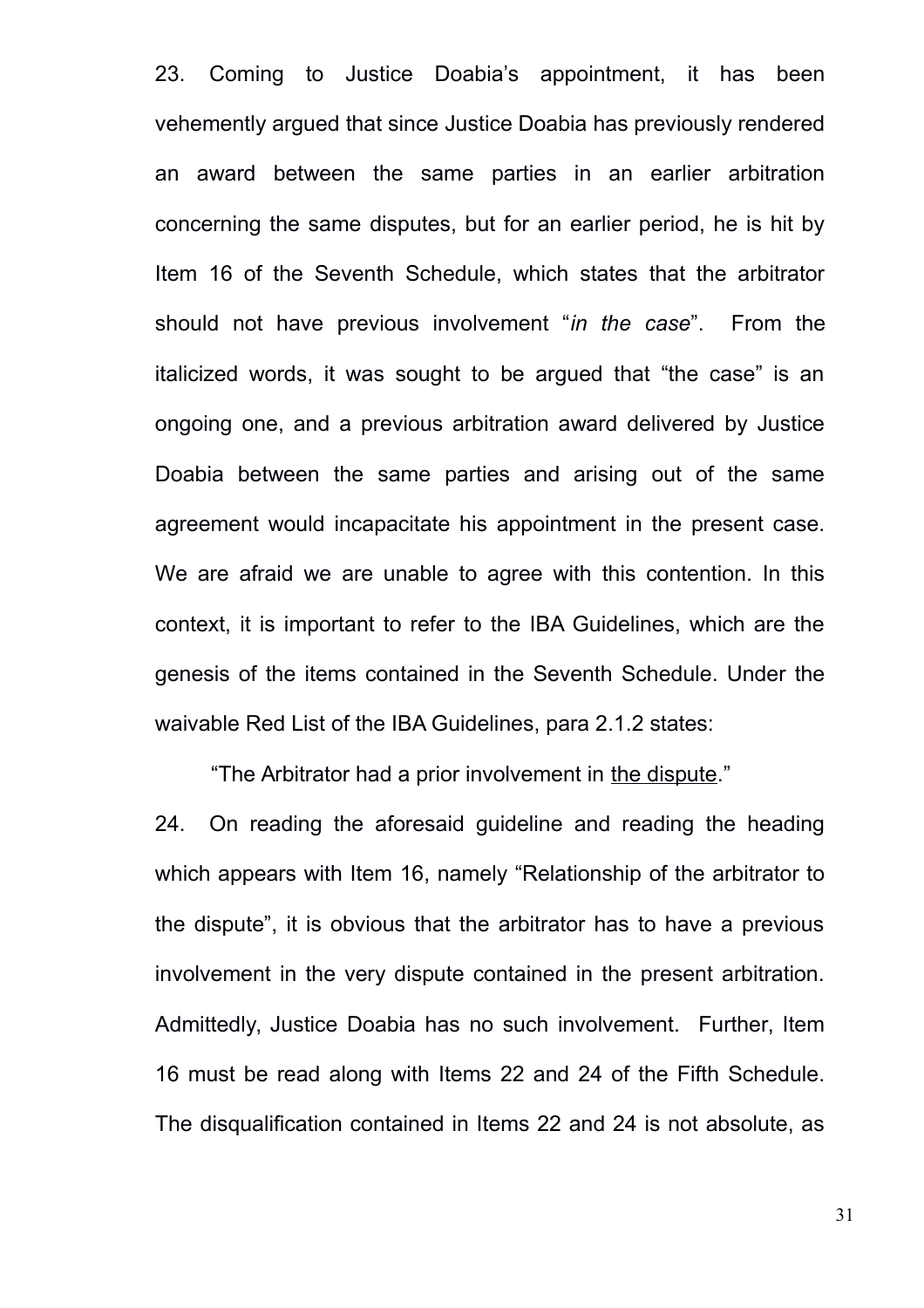an arbitrator who has, within the past three years, been appointed as arbitrator on two or more occasions by one of the parties or an affiliate, may yet not be disqualified on his showing that he was independent and impartial on the earlier two occasions. Also, if he currently serves or has served within the past three years as arbitrator in another arbitration on a related issue, he may be disqualified under Item 24, which must then be contrasted with Item 16. Item 16 cannot be read as including previous involvements in another arbitration on a related issue involving one of the parties as otherwise Item 24 will be rendered largely ineffective. It must not be forgotten that Item 16 also appears in the Fifth Schedule and has, therefore, to be harmoniously read with Item 24. It has also been argued by learned counsel appearing on behalf of the respondent that the expression "the arbitrator" in Item 16 cannot possibly mean "the arbitrator" acting as an arbitrator, but must mean that the proposed arbitrator is a person who has had previous involvement in the case in some other avatar*.* According to us, this is a sound argument as "the arbitrator" refers to the proposed arbitrator. This becomes clear, when contrasted with Items 22 and 24, where the arbitrator must have served "as arbitrator" before he can be disqualified. Obviously, Item 16 refers to previous involvement in an advisory or other capacity in the very dispute, but not as arbitrator. It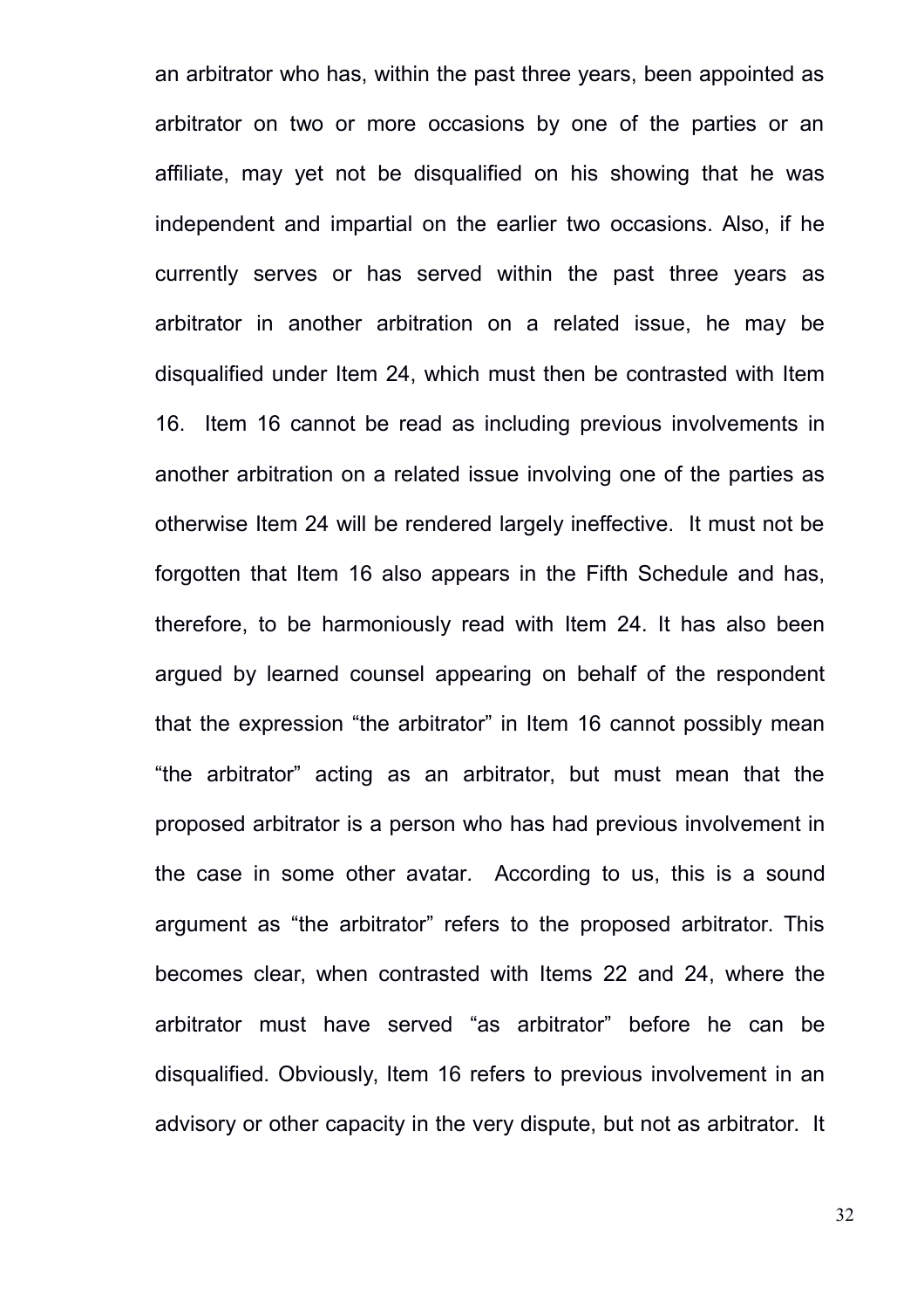was also faintly argued that Justice Doabia was ineligible under Items

1 and 15. Appointment as an arbitrator is not a "business relationship" with the respondent under Item 1. Nor is the delivery of an award providing an expert "opinion" i.e. advice to a party covered by Item 15.

25. The fact that Justice Doabia has already rendered an award in

a previous arbitration between the parties would not, by itself, on the

ground of reasonable likelihood of bias, render him ineligible to be an

arbitrator in a subsequent arbitration. As has been stated in **H.** v. **L &**

**others**, [2017] 1 W.L.R. 2280 at 2288-2289:

"26. If authority were needed it is to be found in AMEC Capital Projects Ltd v Whitefriars City Estates Ltd [2005] 1 All ER 723. An adjudicator had decided a case without jurisdiction as a result of defects in the procedural mechanism for his appointment. His adjudication was set aside and he was then reappointed to decide the same dispute, between the same parties, and decided it in the same way. At first instance it was held that his second adjudication should be set aside for apparent bias because, amongst other things, he had already decided the same issue. The Court of Appeal reversed the decision. Dyson LJ said:

"20. In my judgment, the mere fact that the tribunal has previously decided the issue is not of itself sufficient to justify a conclusion of apparent bias. Something more is required. Judges are assumed to be trustworthy and to understand that they should approach every case with an open mind. The same applies to adjudicators, who are almost always professional persons. That is not to say that, if it is asked to re-determine an issue and the evidence and arguments are merely a repeat of what went before, the tribunal will not be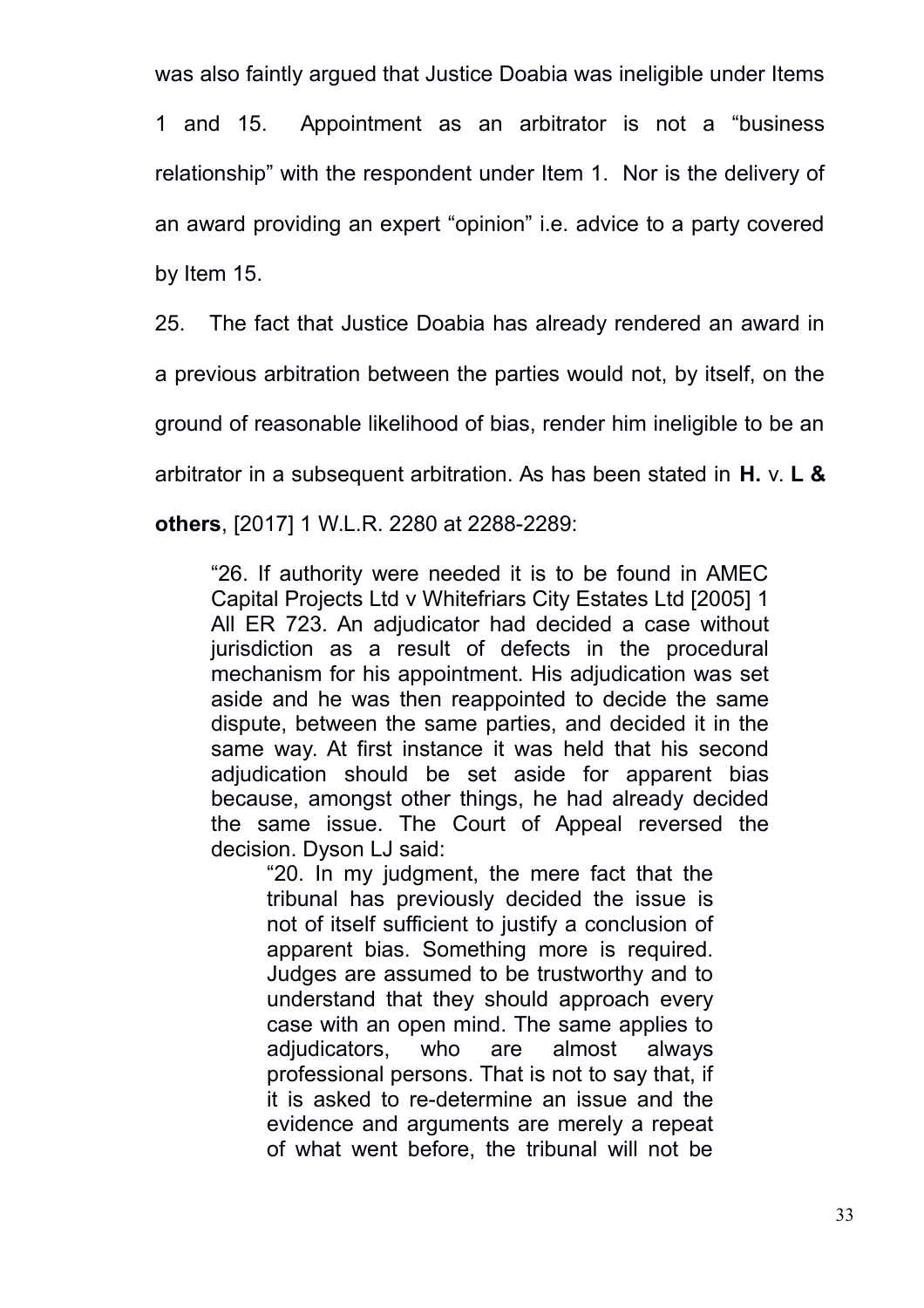likely to reach the same conclusion as before. It would be unrealistic, indeed absurd, to expect the tribunal in such circumstances to ignore its earlier decision and not to be inclined to come to the same conclusion as before, particularly if the previous decision was carefully reasoned. The vice which the law must guard against is that the tribunal may approach the rehearing with a closed mind. If a judge has considered an issue carefully before reaching a decision on the first occasion, it cannot sensibly be said that he has a closed mind if, the evidence and arguments being the same as before, he does not give as careful a consideration on the second occasion as on the first. He will, however, be expected to give such reconsideration of the matter as is reasonably necessary for him to be satisfied that his first decision was correct. As I have said, it will be a most unusual case where the second hearing is for practical purposes an exact rerun of the first.

21. The mere fact that the tribunal has decided the issue before is therefore not enough for apparent bias. There needs to be something of substance to lead the fair-minded and informed observer to conclude that there is a real possibility that the tribunal will not bring an open mind and objective judgment to bear."

27. Those comments apply with as much force to arbitrators in international reinsurance arbitration as they do to adjudicators in building disputes. Just as an arbitrator or adjudicator can be expected to bring an open mind and objective judgment to bear when redetermining the same question on the same evidence between the same parties, it is all the more so where the evidence is different and heard in a reference between different parties.

28. The position in Bermuda Form arbitrations is accurately summarised in a leading textbook, *Liability Insurance in International Arbitration*, 2nd ed (2011), at para 14.32 in these terms: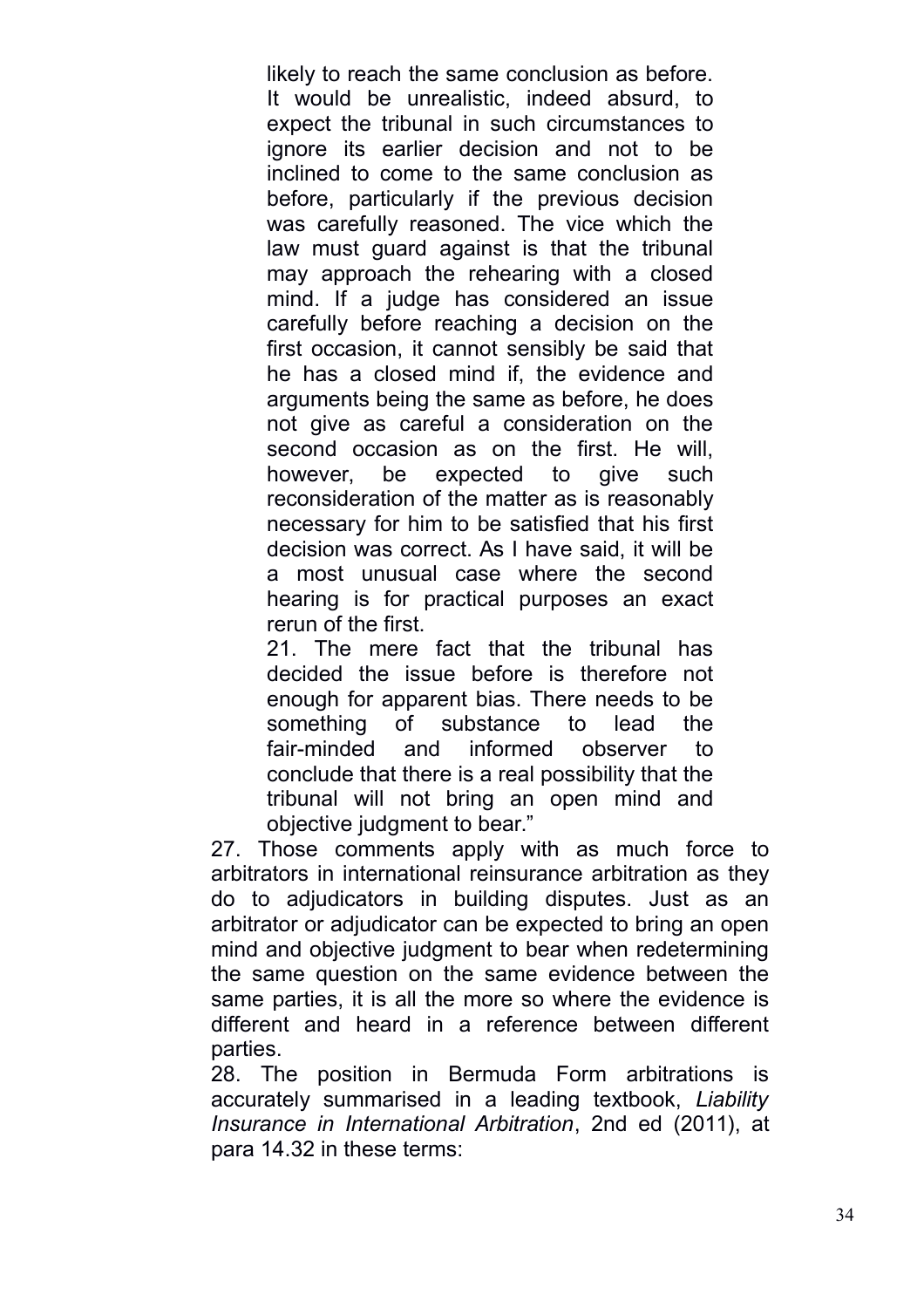### "**14.32 Commencing a Bermuda Form Arbitration**

The decision in Locabail (UK) Ltd v Bayfield Properties Ltd [2000] QB 451, and the foregoing discussion, is also relevant in the fairly common situation where a loss, whether from boom or batch, gives rise to a number of arbitrations against different insurers who have subscribed to the same programme. A number of arbitrations may be commenced at around the same time, and the same arbitrator may be appointed at the outset in respect of all these arbitrations. Another possibility is that there are successive arbitrations, for example because the policyholder wishes to see the outcome of an arbitration on the first layer before embarking on further proceedings. A policyholder, who has been successful before one tribunal, may then be tempted to appoint one of its members (not necessarily its original appointee, but possibly the chairman or even the insurer's original appointee) as arbitrator in a subsequent arbitration. Similarly, if insurer A has been successful in the first arbitration, insurer B may in practice learn of this success and the identity of the arbitrators who have upheld insurer A's arguments. It follows from Locabail and AMEC Capital Projects Ltd v Whitefriars City Estates Ltd [2005] 1 All ER 723 that an objection to the appointment of a member of a previous panel would not be sustained simply on the basis that the arbitrator had previously decided a particular issue in favour of one or other party. It equally follows that an arbitrator can properly be appointed at the outset in respect of a number of layers of coverage, even though he may then decide the dispute under one layer before hearing the case on another layer."

26. We were, however, referred to Russell on Arbitration (23rd edition), in which the learned author has referred to the ground of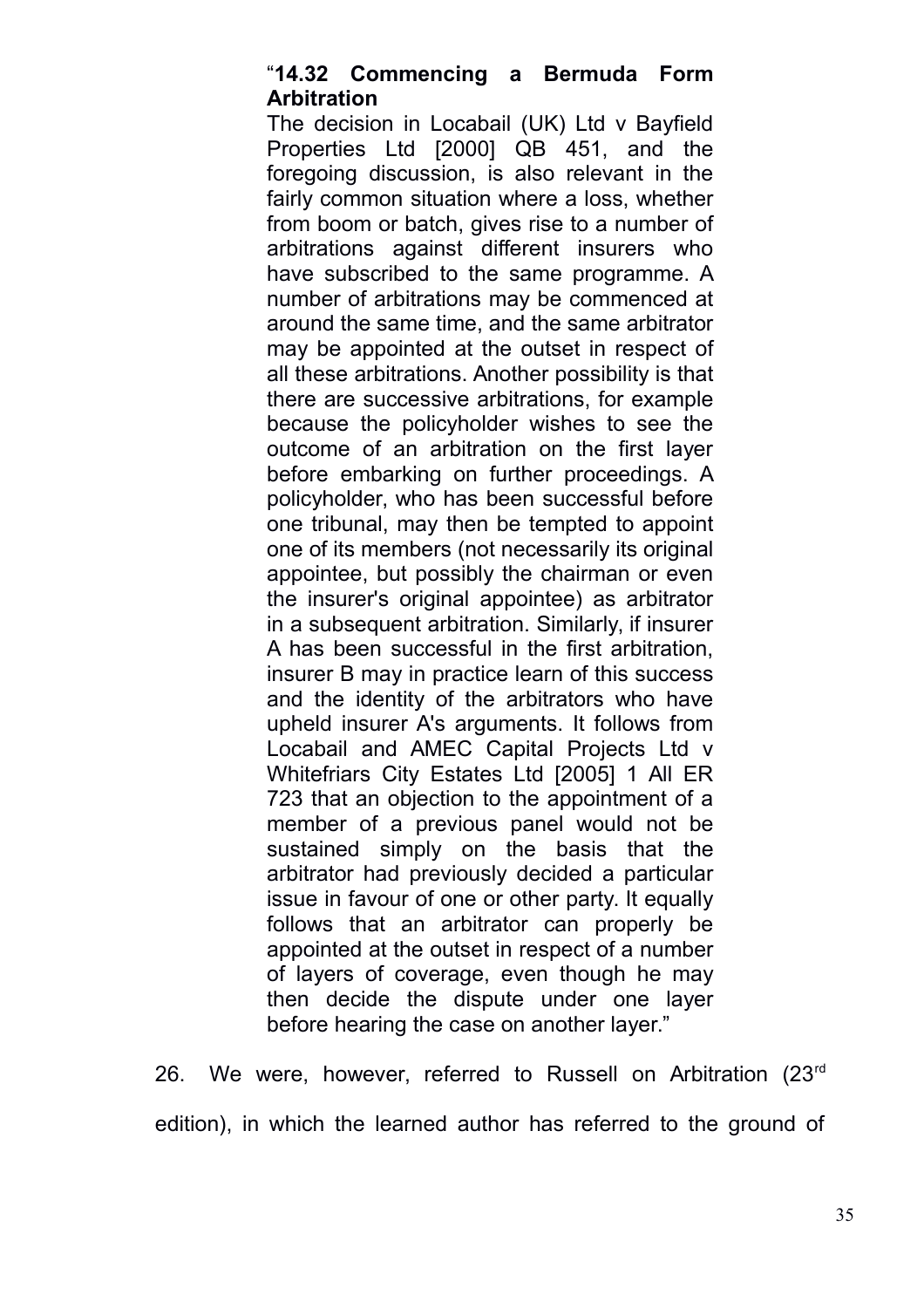Chapter 4-124, the learned author states as follows:

"In certain circumstances, previously expressed views of an arbitrator, which suggest a certain pre-disposition to a particular course of action, outcome or in favour of a party, can constitute grounds for removal. One of the *Locabail v. Bayfield* applications ([2000] 1 All E.R. 65 at 92-93) against a judge was successful on this basis. The judge had written four strongly worded articles which led the Court to conclude that an objective apprehension of bias may arise on the part of one of the parties. However, a challenge against a sole arbitrator in a trade arbitration which alleged apparent bias because the arbitrator had previously been involved in a dispute with one of the parties failed. The judge found this on the facts to be no more than "an ordinary incident of commercial life" occurring in the relatively small field of trade arbitrations where it was thought the parties and arbitrators were quite likely to have had prior dealing with each other (*Rustal Trading Ltd.* v*. Gill and Duffas SA* [2000] 1 Lloyd's Rep. 14). Similarly, the fact that an insurance arbitrator had previously given a statement in another arbitration (and may have been called to give evidence subsequently) about the meaning of a standard form clause which might have had a tentative bearing on the present arbitration would not give grounds for removal (*Argonaut Insurance Co* v*. Republic Insurance Co* [2003] EWHC 547)."

27. The judgment referred to in Russell is reported in **Locabail** v.

**Bayfield,** (2000) 1 All E.R. 65. In paragraph 89 thereof, the Court of

Appeal stated:

"We have found this a difficult and anxious application to resolve. There is no suggestion of actual bias on the part of the recorder. Nor, quite rightly, is any imputation made as to his good faith. His voluntary disclosure of the matters already referred to show that he was conscious of his judicial duty. The views he expressed in the articles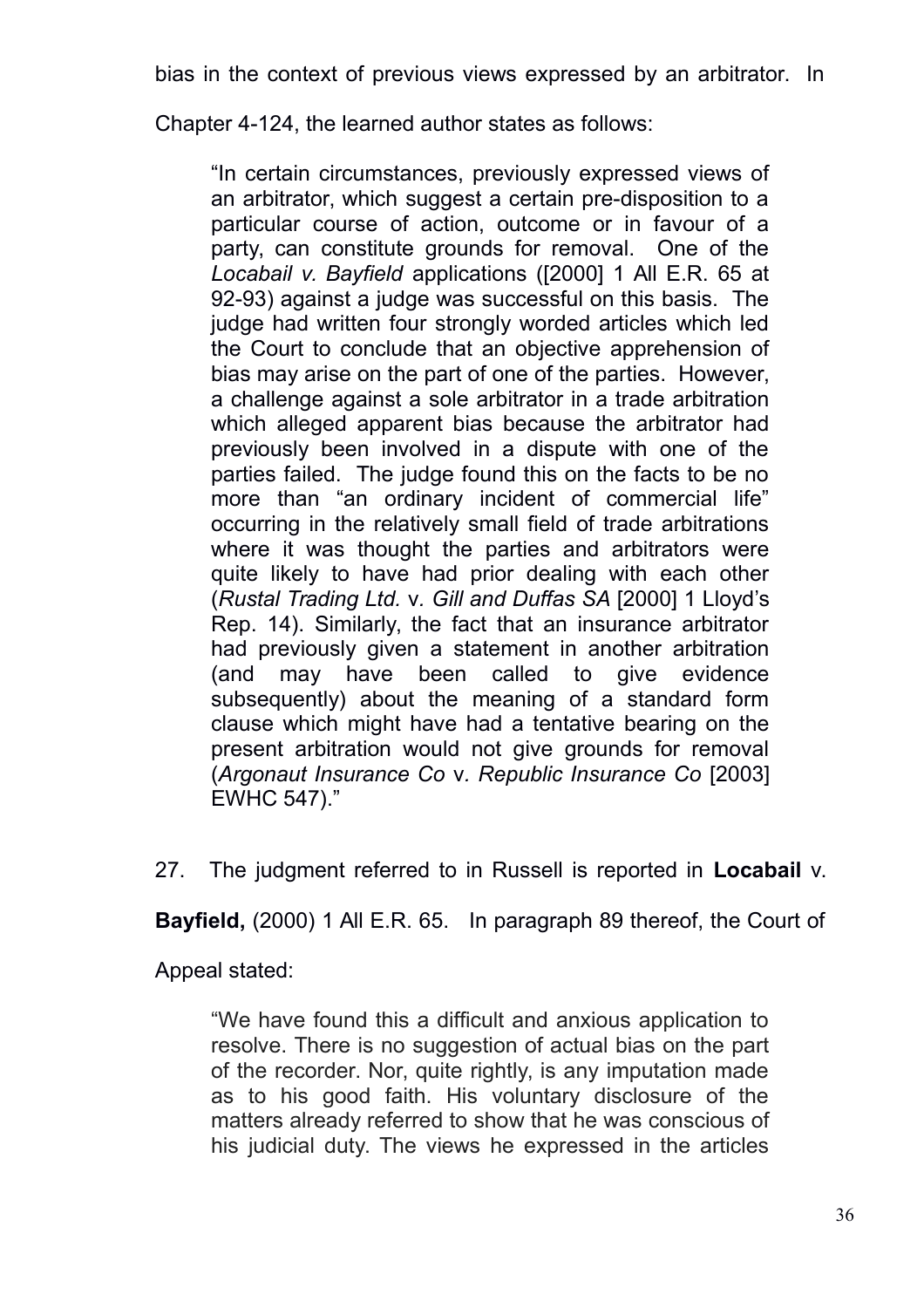relied on are no doubt shared by other experienced commentators. We have, however, to ask, taking a broad commonsense approach, whether a person holding the pronounced pro-claimant anti-insurer views expressed by the recorder in the articles might not unconsciously have leant in favour of the claimant and against the defendant in resolving the factual issues between them. Not without misgiving, we conclude that there was on the facts here a real danger of such a result. We do not think a lay observer with knowledge of the facts could have excluded that possibility, and nor can we. We accordingly grant permission to appeal on this ground, allow the defendant's appeal and order a retrial. We should not be thought to hold any view at all on the likely or proper outcome of any retrial."

28. We have not been shown anything to indicate that Justice Doabia would be a person holding a pronounced anti-claimant view as in **Locabail** (supra). Therefore, we are satisfied that there is no real possibility that Justice Doabia will not bring an open mind and objective judgment to bear on arguments made by the parties in the fourth arbitration, which may or may not differ from arguments made in the third arbitration.

29. The appointment of Justice Doabia was also attacked on the ground that he had not made a complete disclosure, in that his disclosure statement did not indicate as to whether he was likely to devote sufficient time to the arbitration and would be able to complete it within 12 months. We are afraid that we cannot allow the appellant to raise this point at this stage as it was never raised earlier.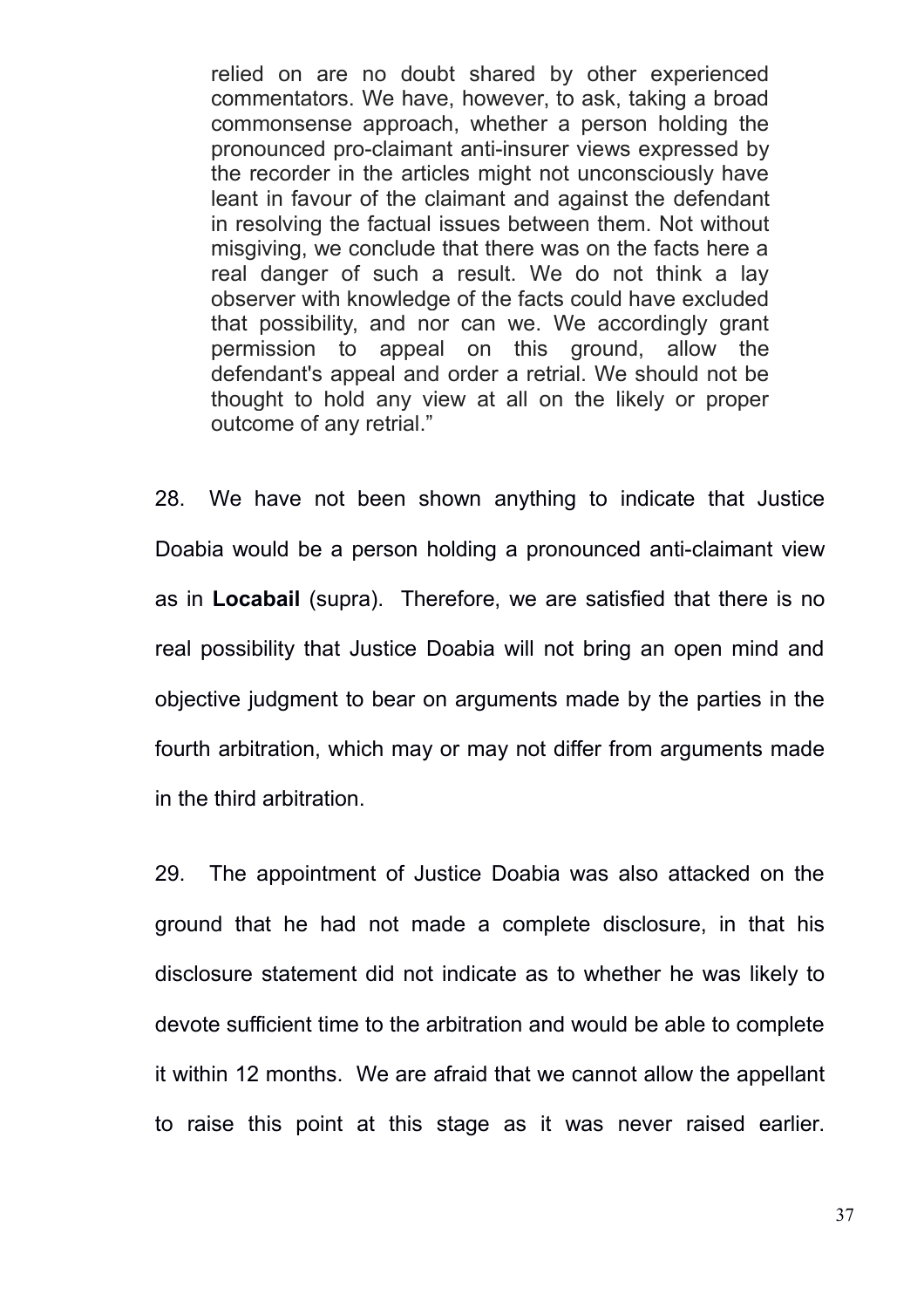Obviously, if Justice Doabia did not indicate anything to the contrary, he would be able to devote sufficient time to the arbitration and complete the process within 12 months.

30. It was also faintly urged that the arbitrator must without delay make a disclosure to the parties in writing. Justice Doabia's disclosure was by a letter dated October 31, 2016 which was sent to the Secretary General of the International Centre for Alternative Dispute Resolution (ICADR). It has come on record that for no fault of Justice Doabia, the ICADR, through oversight, did not handover the said letter or a copy thereof to the appellant until November 24, 2016, which is stated in its letter dated November 29, 2016. This contention also, therefore, need not detain us.

31. It was then argued that under Explanation 3 to the Seventh Schedule, maritime or commodities arbitration may draw arbitrators from a small, specialized pool, in which case it is the custom and practice for parties to appoint the same arbitrator in different cases. This is in contrast to an arbitrator in other cases where he should not be appointed more than once. We are afraid that this argument again cannot be countenanced for the simple reason that Explanation 3 stands by itself and has to be applied as a relevant fact to be taken into account. It has no indirect bearing on any of the other items mentioned in the Seventh Schedule.